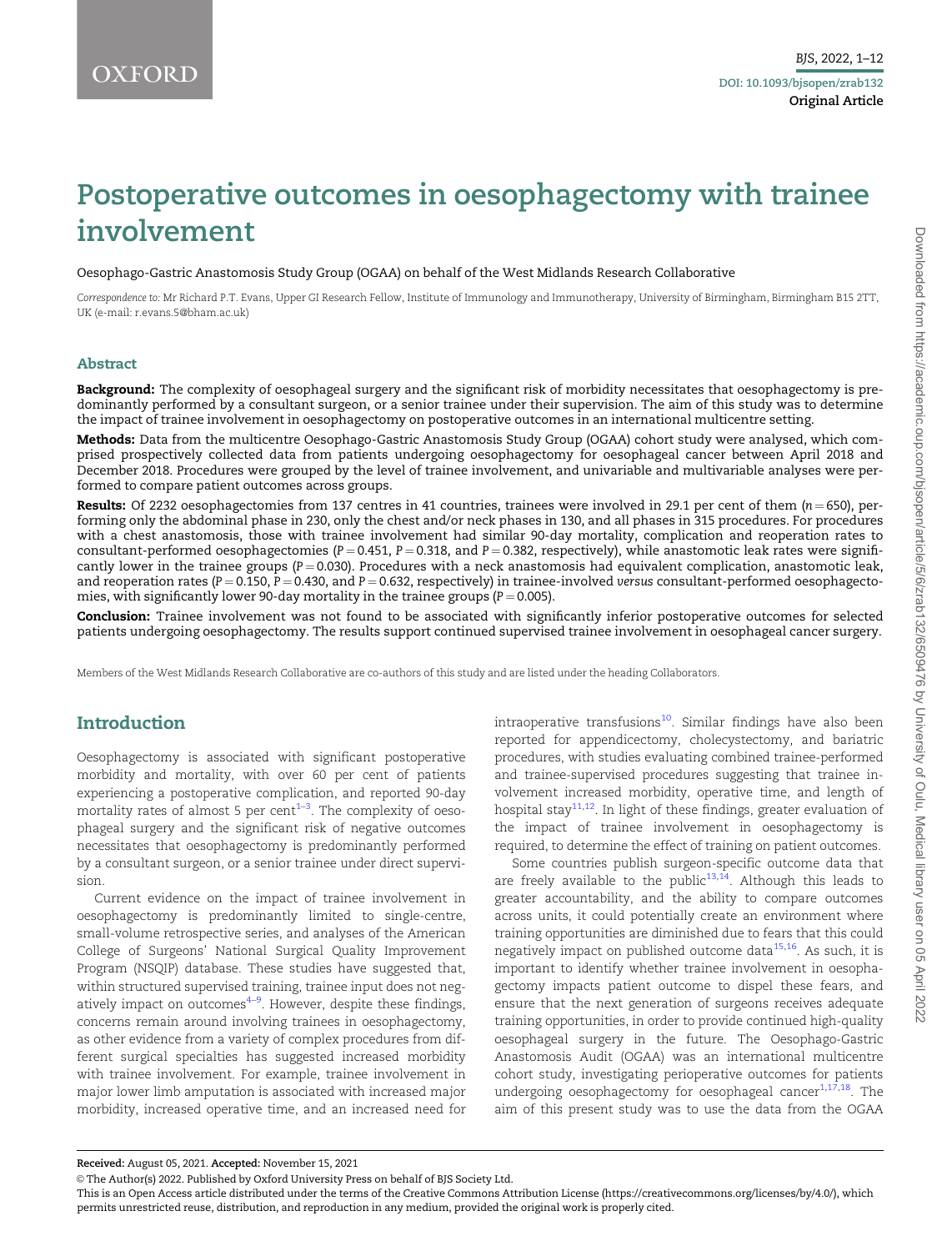<span id="page-1-0"></span>cohort to determine the impact of trainee involvement on postoperative outcomes after oesophagectomy in an international multicentre setting.

### **Methods**

## Study design of OGAA

The OGAA study was run by the Oesophago-Gastric Anastomosis Study Group, on behalf of the West Midlands Research Collaborative. The protocol for this study has previously been published<sup>18</sup>. Centres performing oesophagectomy for oesophageal cancer were invited to contribute to the OGAA cohort, and teams of surgeons, surgical trainees, research nurses, or medical students prospectively identified eligible patients over a 9-month period from 2 April 2018 to 31 December 2018. Patients were then followed up for 90 days after the date of oesophagectomy, to allow outcome data to be collected. At each centre, the nominated lead (consultant/attending only; see [Appendix S1](https://academic.oup.com/bjsopen/article-lookup/doi/10.1093/bjsopen/zrab132#supplementary-data)) was assigned overall responsibility for centre level data, for performing data validation, and for ensuring complete case ascertainment. External review was not performed.

### Surgeon designation and involvement

Operation-specific characteristics were recorded for each procedure, including details of the operative techniques used, and the designation of the primary surgeon performing each phase of the operation. The OGAA included centres from 41 countries, which used a variety of nomenclature for surgeon designation. As such, a 'consultant surgeon' was defined as a surgeon with an independent surgical practice inclusive of oesophagectomy. All surgeons that did not meet these criteria were defined as a 'trainee'. The primary operating surgeon was recorded for each phase of the oesophagectomy, namely the abdomen and chest, as well as the neck phase (in procedures with neck anastomosis). Oesophagectomies were defined as 'T<sub>abdomen</sub>' where the trainee performed only the abdominal phase, 'Tchest' where the trainee performed only the chest (and/or neck) phase, or as 'T<sub>abdomen+chest</sub>' where the trainee performed both the abdominal and chest (and/or neck) phase. Procedures with no trainee involvement were denoted as 'Tneither'.

### Outcome measures

The primary aim of the study was to assess the impact of trainee involvement on postoperative mortality, as defined as death within 90 days from surgery. Secondary outcomes included the rates and grades of either anastomotic leak or conduit necrosis, complication rates, length of stay, need for reoperation, and 30 day mortality. Complications were defined by the Esophageal Complications Consensus Group (ECCG) framework $^{19}$  $^{19}$  $^{19}$ , and were classified based on the Clavien–Dindo grade; the overall complication and major (grade III–V) complication rates were analysed as separate outcomes. All outcomes were analysed separately by the anastomosis location, as both operative difficulty and patient outcomes are known to differ between procedures with chest and neck anastomoses<sup>[1](#page-10-0),[20](#page-11-0)</sup>.

Tumour staging was performed in accordance with the TNM eighth edition $21$ . Positive longitudinal and circumferential tumour margins in the OGAA were defined as tumour identifiable 1 mm or less, in accordance with the Royal College of Pathologists guidance $^{22}$  $^{22}$  $^{22}$ .

# Ethical approval and data sharing for OGAA

Ethical approval was dependent on local protocols and was country specific. It was the responsibility of the local principal investigator of the enrolled unit to ensure appropriate ethical or audit approval was gained prior to commencement of the study. In the UK, the study was registered at each site as either a clinical audit or service evaluation, as it was an observational study designed to collect routine, anonymized data, with no change to the clinical care pathway.

### Statistical methods

Initially, cohort characteristics and outcomes were compared across the four groups of trainee involvement. Continuous variables were analysed using Kruskal–Wallis tests, and reported as mean (s.d.) if approximately normally distributed, with median and interquartile range (i.q.r.) used otherwise. Ordinal variables were also assessed using Kruskal–Wallis tests, with  $\chi^2$  tests used for nominal variables.

For the primary outcomes, comparisons across the groups were then repeated using a generalized estimating equation approach, in order to account for potential non-independence of outcomes for patients treated at the same centre. As such, the centre was set as the subject variable, and the patient ID was the within-subject variable, with an exchangeable correlation structure used. All outcomes considered in this analysis were dichotomous; hence, a binary logistic model was used. Initially, univariable models were produced for each outcome, with the trainee involvement being the only independent variable. Multivariable models were then produced, to adjust for other potentially confounding factors. These used a backwards stepwise approach (removal at  $P > 0.1$ ) to select other patient-, tumour-, and treatment-related factors for inclusion in the model. The goodness-of-fit of continuous variables was assessed graphically prior to producing the final model, with variables being divided into categories and treated as nominal where poor fit was detected. Where non-convergence of the model occurred owing to small within-group sample sizes, the offending variables were identified, and had categories combined to increase within-group sample sizes, where possible. Where this could not be meaningfully performed, patients from the affected category were excluded. The performance of the final multivariable models was quantified using the area under the receiver operating characteristic curve (AUROC), and Hosmer–Lemeshow tests.

All analyses were performed using SPSS 22 (IBM, Armonk, NY, USA), with  $P < 0.05$  deemed to be indicative of statistical significance throughout.

# Results

## Cohort characteristics

Data were available for a total of 2247 oesophagectomies from 137 centres, of which 106, 30, and one were from high-, medium-, and low-income countries, respectively. Contributing centres had a median of three (i.q.r. 2–4) surgeons, 700 (i.q.r. 350–1020) total hospital beds, and 24 (i.q.r. 14–36) ICU beds. Seventy-one per cent of centres had a 24-hour on-call oesophageal surgery specialist, and 68.7 per cent had a 24-hour on-call interventional radiology specialist. Of the procedures recorded, 15 were excluded, either because no anastomosis was performed (four procedures), no anastomosis site was recorded (five procedures), or details of trainee involvement were not recorded (six procedures). As such, a total of 2232 procedures were included in the final analysis. Of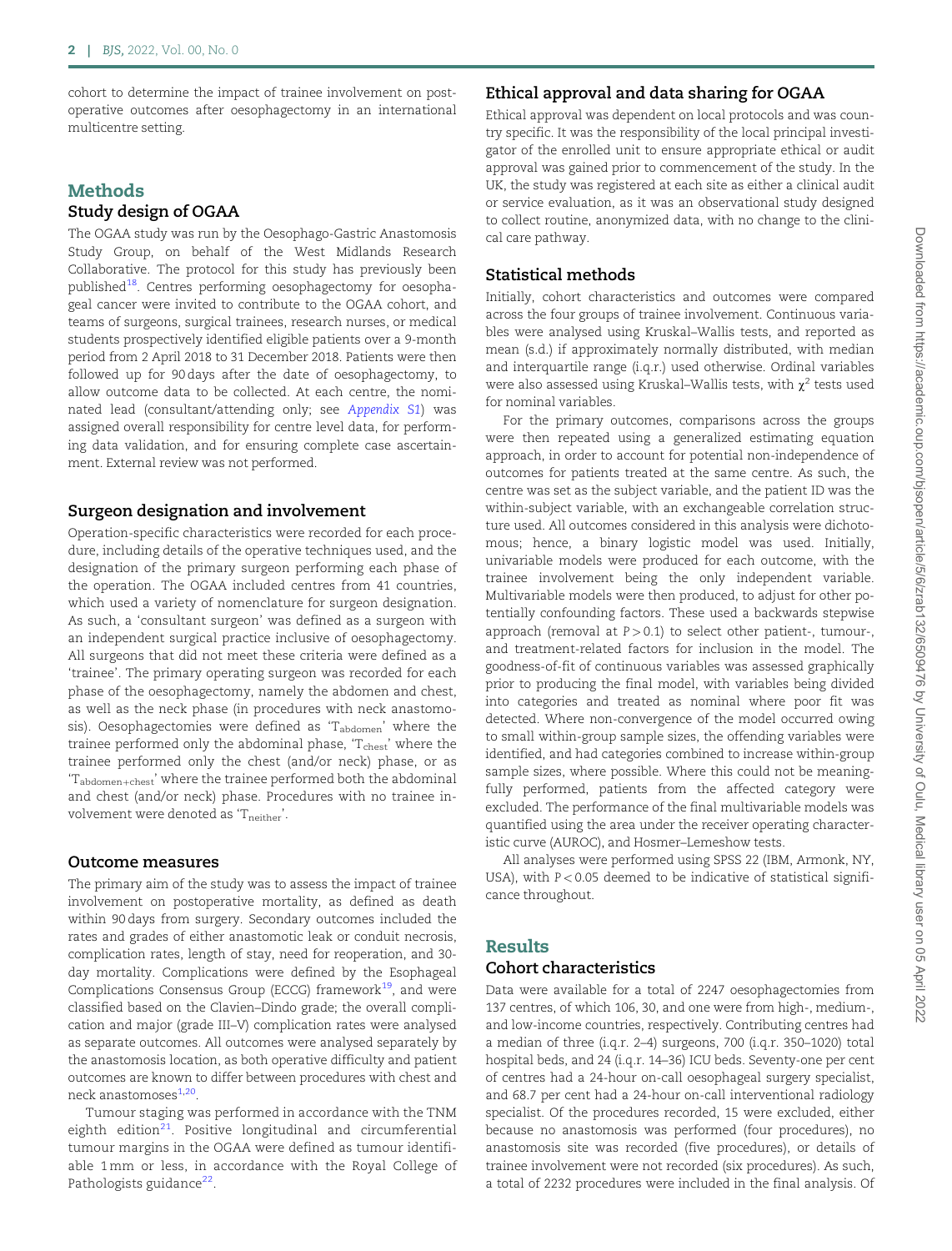

Fig. 1 Proportion of procedures with trainee involvement

a Per centre. b Per centre volume. Only the 41 centres that contributed more than 20 procedures to the analysis are included, such that percentages could be reliably estimated. All procedures were included, regardless of the location of the anastomosis.

these, 650 (29.1 per cent) had trainee involvement, with a trainee performing only the 'abdominal' phase in 230 procedures (Tabdomen, 10.3 per cent), only the 'chest and/or neck' phase in 130 procedures ( $T_{\text{chest}}$ , 4.7 per cent), and 'both' phases in 315 procedures ( $T_{\text{abdomen+check}}$ , 14.1 per cent).

The proportion of procedures with trainee involvement was found to differ significantly across centres  $(P < 0.001, Fiq.$  1). For the 41 centres that contributed more than 20 procedures to the analysis, the proportion of trainee-involved procedures ranged from 0 per cent (in 10 centres) to 100 per cent (in one centre). There was no evidence of a significant correlation between the centre volume and the proportion of trainee-involved oesophagectomies (Spearman's rho: –0.046 (P=0.775), Fig. 1b). However, trainee involvement rates were found to differ significantly by continent ( $P < 0.001$ ; [Fig. S1](https://academic.oup.com/bjsopen/article-lookup/doi/10.1093/bjsopen/zrab132#supplementary-data)), with the lowest rates in Africa (17.7) per cent) and Europe (23.8 per cent), and the highest rates in Asia (62.5 per cent) and North America (75.2 per cent).

For subsequent analysis, procedures were divided by the site of the anastomosis, with 1722 (77.2 per cent) being located in the chest and 510 (22.8 per cent) in the neck.

# Chest anastomosis

### Baseline characteristics

In procedures with an anastomosis in the chest, a trainee performed only the abdominal phase in 175 procedures  $(T_{\text{abdomen}},$ 10.2 per cent), only the chest phase in 93 procedures ( $T_{\text{check}}$ , 5.4 per cent), both phases in 198 procedures (Tabdomen+chest, 11.5 per cent), and in neither phase in 1256 ( $T_{\text{neither}}$ , 72.9 per cent). No significant differences in the distributions of age, sex, BMI, or ASA grade were detected between these four groups ([Table 1](#page-3-0)). However, significant differences in rates of cardiovascular disease, current smokers, and squamous cell carcinoma histology were observed, all of which were more frequent in the  $T_{neither}$ group. In addition, a significant difference in Eastern Cooporative Oncology Group (ECOG) status was observed, being lower in the T<sub>chest</sub> group, while the Charlson Comorbidity Index (CCI) was significantly lower in the  $T_{\rm{abdomen+chest}}$  group.

Comparison of the approach to treatment and surgery across the groups found several significant differences, including the use of pre- and postoperative nutritional support, neoadjuvant therapy, anastomotic technique, operative approach, and gastric tube size ([Table 2](#page-4-0)).

### Postoperative outcomes

On univariable analysis, 90-day mortality rates were found to be similar across the four groups ( $P = 0.451$ ; [Table 3](#page-4-0)). Secondary outcomes, including 30-day mortality ( $P = 0.587$ ), major complication rates ( $P = 0.933$ ), and the proportion of cases requiring return to theatre ( $P = 0.382$ ), were also not found to differ significantly between groups. However, a significant difference in the composite rate of anastomotic leak or conduit necrosis was observed, which was higher in procedures without trainee involvement than those where trainees completed at least one phase (14.0 per cent versus 6.3-11.6 per cent;  $P = 0.030$ ). Duration of surgery also differed significantly between groups (P < 0.001), being longer when the trainee was involved in any phase of the procedure. The overall length of stay also differed significantly between groups ( $P = 0.010$ ), tending to be shorter in procedures with trainee involvement (median 11 versus 12 days), while ICU stay tended to be longer in the  $T_{\text{check}}$  and  $T_{\text{abdomen+check}}$  groups (median 4 days versus 3 days in other groups;  $P = 0.009$ ). The total number of lymph nodes removed and the rate of positive margins was not significantly different between groups ( $P = 0.261$  and  $P = 0.129$ , respectively).

Rates of 90-day mortality, anastomotic leaks or conduit necrosis, and Clavien–Dindo Grade III–V complications were then assessed using multivariable analysis ([Table 4](#page-5-0); [Tables S1](https://academic.oup.com/bjsopen/article-lookup/doi/10.1093/bjsopen/zrab132#supplementary-data) and S2). It was not possible to produce a reliable multivariable analysis of 90-day mortality, in light of the low event rate. For the other outcomes assessed, the multivariable models had reasonable performance, with AUROCs of 0.60-0.65, and  $P > 0.05$  on Hosmer-Lemeshow tests. Overall rates of anastomotic leaks or conduit necrosis were significantly reduced in trainee-involved procedures on multivariable analysis ( $P = 0.043$ ), with the adjusted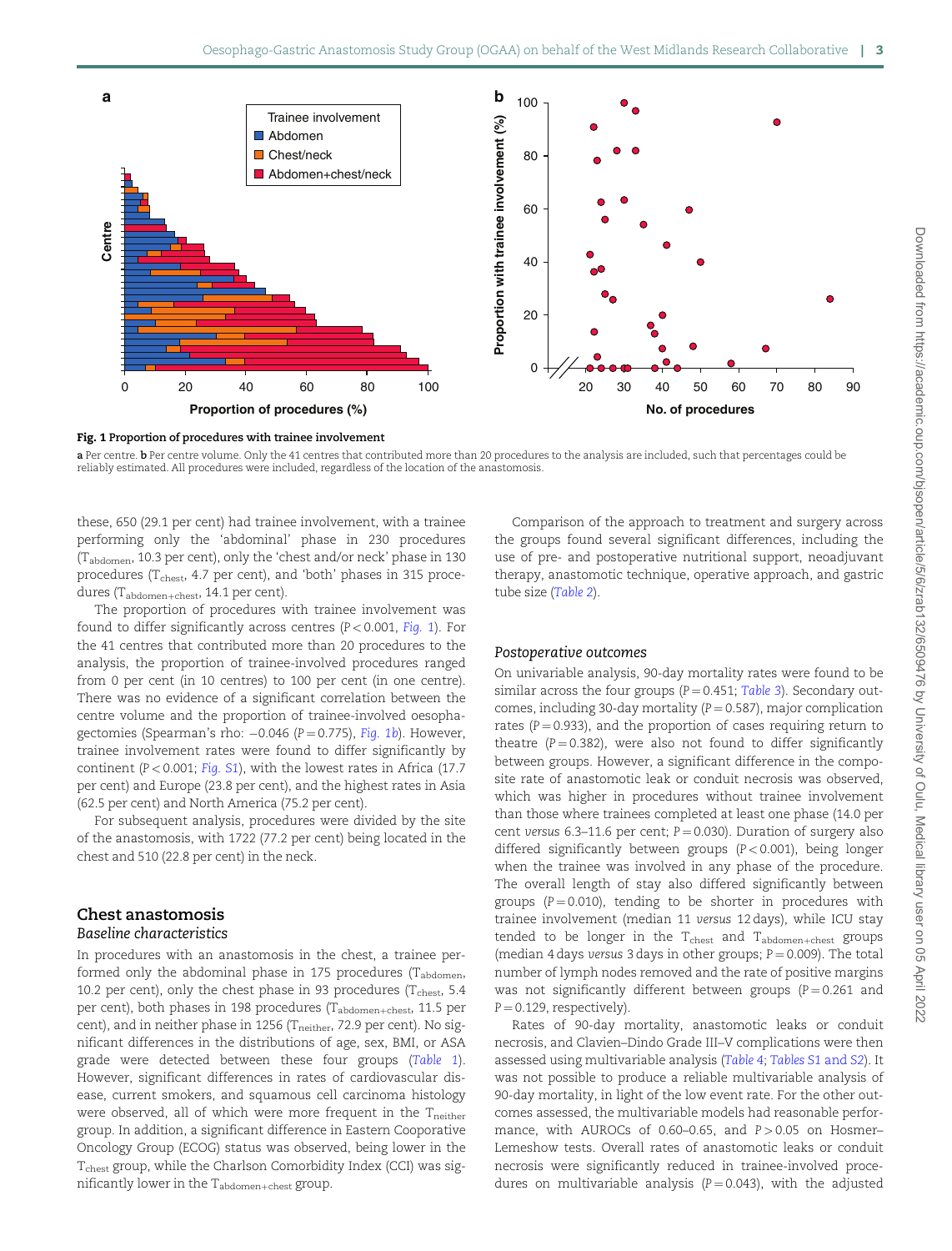### <span id="page-3-0"></span>Table 1 Cohort characteristics of procedures with chest anastomoses by trainee involvement

|                                   |      | <b>Trainee involvement</b> |            |           |                   |          |  |
|-----------------------------------|------|----------------------------|------------|-----------|-------------------|----------|--|
|                                   | n    | Neither                    | Abdomen    | Chest     | $Abdomen + chest$ | P-value  |  |
| Age (years)                       | 1722 | 64.8 (9.9)                 | 65.2(9.5)  | 66.0(9.1) | 63.2 (10.6)       | 0.101    |  |
| Sex (% male)                      | 1722 | 1029 (81.9)                | 140 (80.0) | 75 (80.6) | 155 (78.3)        | 0.632    |  |
| $BMI$ (kg/m <sup>2</sup> )        | 1717 | 26.7(5.2)                  | 27.2(5.5)  | 26.6(4.4) | 26.9(5.3)         | 0.725    |  |
| ASA grade                         | 1722 |                            |            |           |                   | $0.580*$ |  |
| 1                                 |      | 164(13.1)                  | 15(8.6)    | 15(16.1)  | 30(15.2)          |          |  |
| $\overline{2}$                    |      | 695 (55.3)                 | 100(57.1)  | 48 (51.6) | 99 (50.0)         |          |  |
| 3                                 |      | 386 (30.7)                 | 59 (33.7)  | 30(32.3)  | 62 (31.3)         |          |  |
| $\overline{4}$                    |      | 11(0.9)                    | 1(0.6)     | 0(0.0)    | 7(3.5)            |          |  |
| <b>ECOG</b> performance status    | 1719 |                            |            |           |                   | $0.006*$ |  |
| 0                                 |      | 783 (62.4)                 | 115(66.1)  | 73 (78.5) | 135 (68.2)        |          |  |
| $\mathbf{1}$                      |      | 388 (30.9)                 | 55 (31.6)  | 17(18.3)  | 54 (27.3)         |          |  |
| $\overline{2}$                    |      |                            |            |           |                   |          |  |
|                                   |      | 71(5.7)                    | 3(1.7)     | 3(3.2)    | 7(3.5)            |          |  |
| 3                                 |      | 10(0.8)                    | 1(0.6)     | 0(0.0)    | 1(0.5)            |          |  |
| $\overline{4}$                    |      | 2(0.2)                     | 0(0.0)     | 0(0.0)    | 1(0.5)            |          |  |
| <b>Charlson Comorbidity Index</b> | 1722 | $6(5-6)$                   | $6(5-6)$   | $6(5-6)$  | $5(4-6)$          | 0.048    |  |
| COPD                              | 1722 | 152(12.1)                  | 24(13.7)   | 5(5.4)    | 26(13.1)          | 0.204    |  |
| <b>Diabetes</b>                   | 1722 | 165(13.1)                  | 22(12.6)   | 10(10.8)  | 18(9.1)           | 0.418    |  |
| Cardiovascular disease            | 1722 | 208(16.6)                  | 18(10.3)   | 11(11.8)  | 21(10.6)          | 0.027    |  |
| Smoking status                    | 1673 |                            |            |           |                   | 0.027    |  |
| Never                             |      | 448 (36.9)                 | 71(41.3)   | 31(33.7)  | 85 (43.8)         |          |  |
| Ex-smoker                         |      | 559 (46.0)                 | 86 (50.0)  | 50(54.3)  | 85 (43.8)         |          |  |
| Current                           |      | 208 (17.1)                 | 15(8.7)    | 11(12.0)  | 24 (12.4)         |          |  |
| Histology                         | 1721 |                            |            |           |                   | 0.020    |  |
| Adenocarcinoma                    |      | 1024 (81.5)                | 158 (90.3) | 79 (84.9) | 172 (87.3)        |          |  |
| Squamous cell carcinoma           |      | 195(15.5)                  | 14(8.0)    | 10(10.8)  | 24(12.2)          |          |  |
| Other                             |      | 37(2.9)                    | 3(1.7)     | 4(4.3)    | 1(0.5)            |          |  |
| <b>Tumour location</b>            | 1721 |                            |            |           |                   | 0.453    |  |
| Distal/Siewert 1-2                |      | 1121 (89.3)                | 166 (94.9) | 85 (91.4) | 179 (90.9)        |          |  |
| Middle                            |      | 91(7.2)                    | 7(4.0)     | 4(4.3)    | 11(5.6)           |          |  |
| Proximal                          |      | 5(0.4)                     | 0(0.0)     | 0(0.0)    | 0(0.0)            |          |  |
| Siewert 3                         |      | 39(3.1)                    | 2(1.1)     | 4(4.3)    | 7(3.6)            |          |  |
|                                   | 1706 |                            |            |           |                   | $0.469*$ |  |
| TNM stage (on pathology)          |      |                            |            |           |                   |          |  |
| Stage 0                           |      | 155(12.5)                  | 24 (13.8)  | 13 (14.0) | 19(9.6)           |          |  |
| Stage I                           |      | 196 (15.8)                 | 34(19.5)   | 11(11.8)  | 32(16.2)          |          |  |
| Stage II                          |      | 188(15.1)                  | 16(9.2)    | 13 (14.0) | 21(10.7)          |          |  |
| Stage III                         |      | 430 (34.6)                 | 60(34.5)   | 33 (35.5) | 77 (39.1)         |          |  |
| Stage IV                          |      | 273(22.0)                  | 40(23.0)   | 23 (24.7) | 48 (24.4)         |          |  |

Continuous data are reported as median (i.q.r.) or mean (s.d.), with P-values obtained from Kruskal–Wallis tests. Categorical data are reported as n (column %), with<br>P-values from x² tests, unless stated otherwise. Bold P-Cooperative Oncology Group; COPD, chronic obstructive pulmonary disease.

rates being lowest in the  $T_{\rm{abdomen}}$  group (versus  $T_{\rm{neither}}$ ; odds ratio (OR) 0.45, 95 per cent c.i. 0.25-0.80;  $P = 0.006$ ).

# Neck anastomosis

# Baseline characteristics

The analysis was then repeated for the subgroup of 510 procedures with anastomoses in the neck. Of these, a trainee performed only the abdominal phase in 55 procedures (Tabdomen, 10.8 per cent), the chest and/or neck phase only in 12 procedures ( $T_{\text{check}}$ , 2.4 per cent), both phases in 117 procedures  $(T_{\text{abdomen+check}}, 22.9 \text{ per cent})$ , and in neither phase in 326 procedures (T<sub>neither</sub>, 63.9 per cent). Comparison of cohort characteristics across these groups found significant differences in age, ECOG status, CCI, smoking status, and tumour location ([Table 5](#page-5-0)). In addition, differences in a range of factors relating to the operative approach were observed ([Table 6](#page-6-0)).

### Postoperative outcomes

Univariable analysis found significant differences in both 90-day mortality rates ( $P = 0.005$ ) and Clavien–Dindo Grade III–V complication rates ( $P = 0.028$ ) between the four groups, both of which were lower in the groups with trainee involvement ([Table 7](#page-6-0)). There was no significant difference in the rate of anastomotic leak/conduit necrosis ( $P = 0.430$ ). Duration of surgery was not significantly different between groups ( $P = 0.133$ ). The overall length of stay and ICU stay were significantly shorter in procedures with trainee involvement ( $P = 0.013$  and  $P = 0.033$ , respectively). The number of lymph nodes removed did not significantly differ between groups  $(P = 0.220)$ ; however, procedures without trainee involvement were significantly more likely to have positive margins ( $P = 0.041$ ).

Multivariable analysis was not possible for the outcome of 90 day mortality, on account of the small number of events. After adjustment for other confounding factors, the difference between groups in the rate of Clavien–Dindo grade III–V complications became non-significant ( $P = 0.185$ ; [Table 8](#page-7-0) and [Tables S1](https://academic.oup.com/bjsopen/article-lookup/doi/10.1093/bjsopen/zrab132#supplementary-data) and S2).

# **Discussion**

This analysis of an international multicentre cohort found no evidence to suggest that trainee involvement in oesophagectomy negatively impacts on postoperative outcome. Postoperative mortality, anastomotic leak rate, and complications were not significantly inferior when a trainee performed all or part of an oesophagectomy. Importantly, some key postoperative outcome measures, including the anastomotic leak rate and length of stay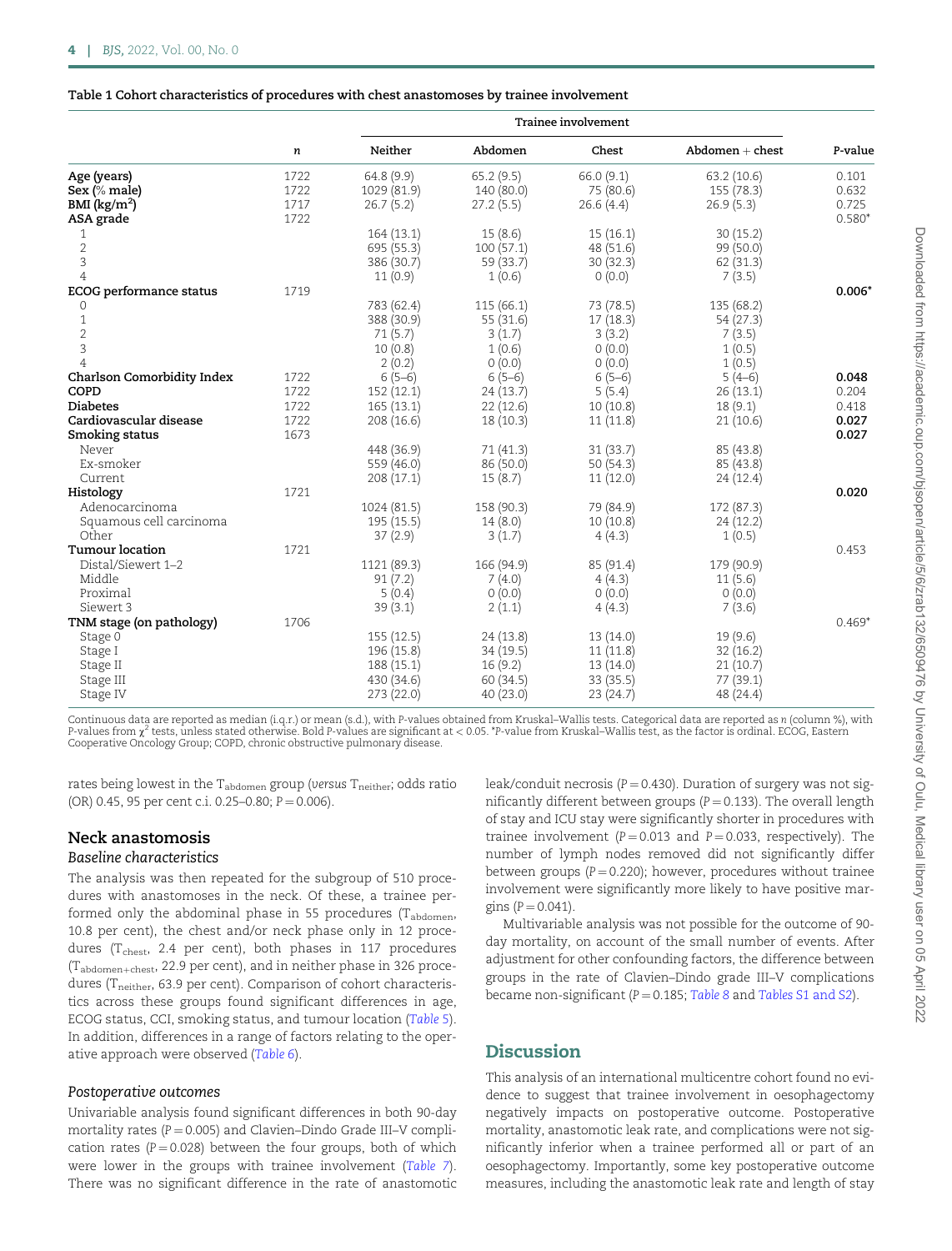#### <span id="page-4-0"></span>Table 2 Treatment approach in procedures with chest anastomoses by trainee involvement

|                         |      | <b>Trainee involvement</b> |            |             |                   |         |  |
|-------------------------|------|----------------------------|------------|-------------|-------------------|---------|--|
|                         | n    | Neither                    | Abdomen    | Chest       | $Abdomen + chest$ | P-value |  |
| Preoperative nutrition  | 1720 |                            |            |             |                   | < 0.001 |  |
| None                    |      | 643 (51.3)                 | 88 (50.3)  | 38 (40.9)   | 123(62.1)         |         |  |
| Oral supplements        |      | 490 (39.1)                 | 64 (36.6)  | 44(47.3)    | 49 (24.7)         |         |  |
| Enteral tube nutrition  |      | 95(7.6)                    | 21(12.0)   | 10(10.8)    | 25(12.6)          |         |  |
| Parenteral nutrition    |      | 26(2.1)                    | 2(1.1)     | 1(1.1)      | 1(0.5)            |         |  |
| Neoadjuvant therapy     | 1722 |                            |            |             |                   | < 0.001 |  |
| None                    |      | 350 (27.9)                 | 35(20.0)   | 15(16.1)    | 28(14.1)          |         |  |
| Chemoradiotherapy       |      | 374 (29.8)                 | 54 (30.9)  | 20(21.5)    | 56 (28.3)         |         |  |
| Chemotherapy alone      |      | 530 (42.2)                 | 86 (49.1)  | 58 (62.4)   | 114 (57.6)        |         |  |
| Radiotherapy alone      |      | 2(0.2)                     | 0(0.0)     | 0(0.0)      | 0(0.0)            |         |  |
| Postoperative nutrition | 1721 |                            |            |             |                   | < 0.001 |  |
| None                    |      | 539 (42.9)                 | 60 (34.3)  | 35(37.6)    | 90(45.5)          |         |  |
| Feeding jejunostomy     |      | 591 (47.1)                 | 108 (61.7) | 53 (57.0)   | 104 (52.5)        |         |  |
| Nasojejunal tube        |      | 125(10.0)                  | 7(4.0)     | 5(5.4)      | 4(2.0)            |         |  |
| Anastomosis technique   | 1722 |                            |            |             |                   | 0.002   |  |
| Circular stapled        |      | 851 (67.8)                 | 93 (53.1)  | 56 (60.2)   | 145 (73.2)        |         |  |
| Handsewn                |      | 175 (13.9)                 | 34(19.4)   | 16(17.2)    | 19(9.6)           |         |  |
| Linear stapled          |      | 230(18.3)                  | 48 (27.4)  | 21(22.6)    | 34(17.2)          |         |  |
| Abdominal phase         | 1711 |                            |            |             |                   | < 0.001 |  |
| Minimally invasive      |      | 686 (55.1)                 | 113 (64.6) | 67(72.0)    | 69 (34.8)         |         |  |
| Open                    |      | 559 (44.9)                 | 62(35.4)   | 26 (28.0)   | 129(65.2)         |         |  |
| Thoracic phase          | 1721 |                            |            |             |                   | < 0.001 |  |
| Minimally invasive      |      | 323(25.7)                  | 88 (50.3)  | 4(4.3)      | 45(22.7)          |         |  |
| Open                    |      | 932 (74.3)                 | 87(49.7)   | 89 (95.7)   | 153 (77.3)        |         |  |
| Gastric tube            | 1721 |                            |            |             |                   | < 0.001 |  |
| Thin $(< 5 cm)$         |      | 719 (57.3)                 | 121(69.1)  | 40(43.0)    | 114 (57.6)        |         |  |
| Wide/whole stomach      |      | 536 (42.7)                 | 54 (30.9)  | 53 (57.0)   | 84 (42.4)         |         |  |
| Pyloric procedures      | 1722 |                            |            |             |                   | 0.200   |  |
| Not performed           |      | 815 (64.9)                 | 103 (58.9) | 65 (69.9)   | 129(65.2)         |         |  |
| Botox/dilatation        |      | 145(11.5)                  | 27(15.4)   | 3(3.2)      | 20(10.1)          |         |  |
| Pyloromyotomy           |      | 31(2.5)                    | 6(3.4)     | 1(1.1)      | 4(2.0)            |         |  |
| Pyloroplasty            |      | 265(21.1)                  | 39(22.3)   | 24(25.8)    | 45(22.7)          |         |  |
| Lymph nodes removed     | 1714 | $24(17-33)$                | 24 (19-33) | $23(17-30)$ | $23(15-32)$       | 0.261   |  |
|                         |      |                            |            |             |                   |         |  |

Continuous data are reported as median (i.q.r.), with P-values obtained from Kruskal–Wallis tests. Categorical data are reported as n (column %), with P-values obtained from  $\chi^2$  tests. Bold P-values are significant at < 0.05

#### Table 3 Outcomes of procedures with chest anastomoses by trainee involvement

|                                        |      | Trainee involvement |               |               |                   |             |
|----------------------------------------|------|---------------------|---------------|---------------|-------------------|-------------|
|                                        | n    | Neither             | Abdomen       | Chest         | $Abdomen + chest$ | P-value     |
| 90-day mortality                       | 1722 | 41(3.3)             | 7(4.0)        | 1(1.1)        | 4(2.0)            | 0.451       |
| Anastomotic leak/necrosis              | 1722 | 176 (14.0)          | 11(6.3)       | 10(10.8)      | 23(11.6)          | 0.030       |
| Anastomotic leak/necrosis grade        | 1722 |                     |               |               |                   | $0.035^{*}$ |
| None                                   |      | 1080 (86.0)         | 164 (93.7)    | 83 (89.2)     | 175 (88.4)        |             |
| Grade 1                                |      | 75(6.0)             | 4(2.3)        | 4(4.3)        | 10(5.1)           |             |
| Grade 2                                |      | 60(4.8)             | 4(2.3)        | 2(2.2)        | 3(1.5)            |             |
| Grade 3                                |      | 41(3.3)             | 3(1.7)        | 4(4.3)        | 10(5.1)           |             |
| Any complication                       | 1722 | 763 (60.7)          | 109 (62.3)    | 62(66.7)      | 132 (66.7)        | 0.318       |
| Clavien-Dindo Grade III-V complication | 1722 | 307 (24.4)          | 43(24.6)      | 20(21.5)      | 49(24.7)          | 0.933       |
| Duration of surgery (min)              | 1709 | 341 (270-420)       | 380 (315-450) | 380 (330-420) | 371 (300-420)     | < 0.001     |
| Positive margins                       | 1722 | 243 (19.3)          | 29(16.6)      | 26(28.0)      | 43 (21.7)         | 0.129       |
| ICU length of stay (days)              | 1714 | $3(1-7)$            | $3(1-5)$      | $4(2-6)$      | $4(2-7)$          | 0.010       |
| Total length of stay (days)            | 1714 | $12(9-18)$          | $11(9-15)$    | $11(9-17)$    | $11(9-15)$        | 0.009       |
| Return to theatre                      | 1722 | 144 (11.5)          | 18(10.3)      | 7(7.5)        | 28(14.1)          | 0.382       |
| 30-day mortality                       | 1722 | 25(2.0)             | 3(1.7)        | 0(0.0)        | 4(2.0)            | 0.587       |

Continuous data are reported as median (i.q.r.), with P-values obtained from Kruskal–Wallis tests. Categorical data are reported as n (column %), with P-values obtained from  $\chi^2$  tests. Bold P-values are significant at < 0.05. \*P-value from Kruskal–Wallis test, as the factor is ordinal.

in patients with an anastomosis in the chest, were found to be superior in procedures with trainee involvement. Patients undergoing oesophagectomy with trainee involvement were found to be significantly less comorbid and had different treatment approaches, as compared to consultant-performed oesophagectomy, suggesting that appropriate patient selection for training procedures occurred, which may have helped ensure safe patient outcomes.

Concerns exist about the safety of trainee involvement in complex surgery. For example, trainee-performed hepatectomy and pancreatectomy have been shown to be associated with increased complication rates and operative times $23$ . In the case of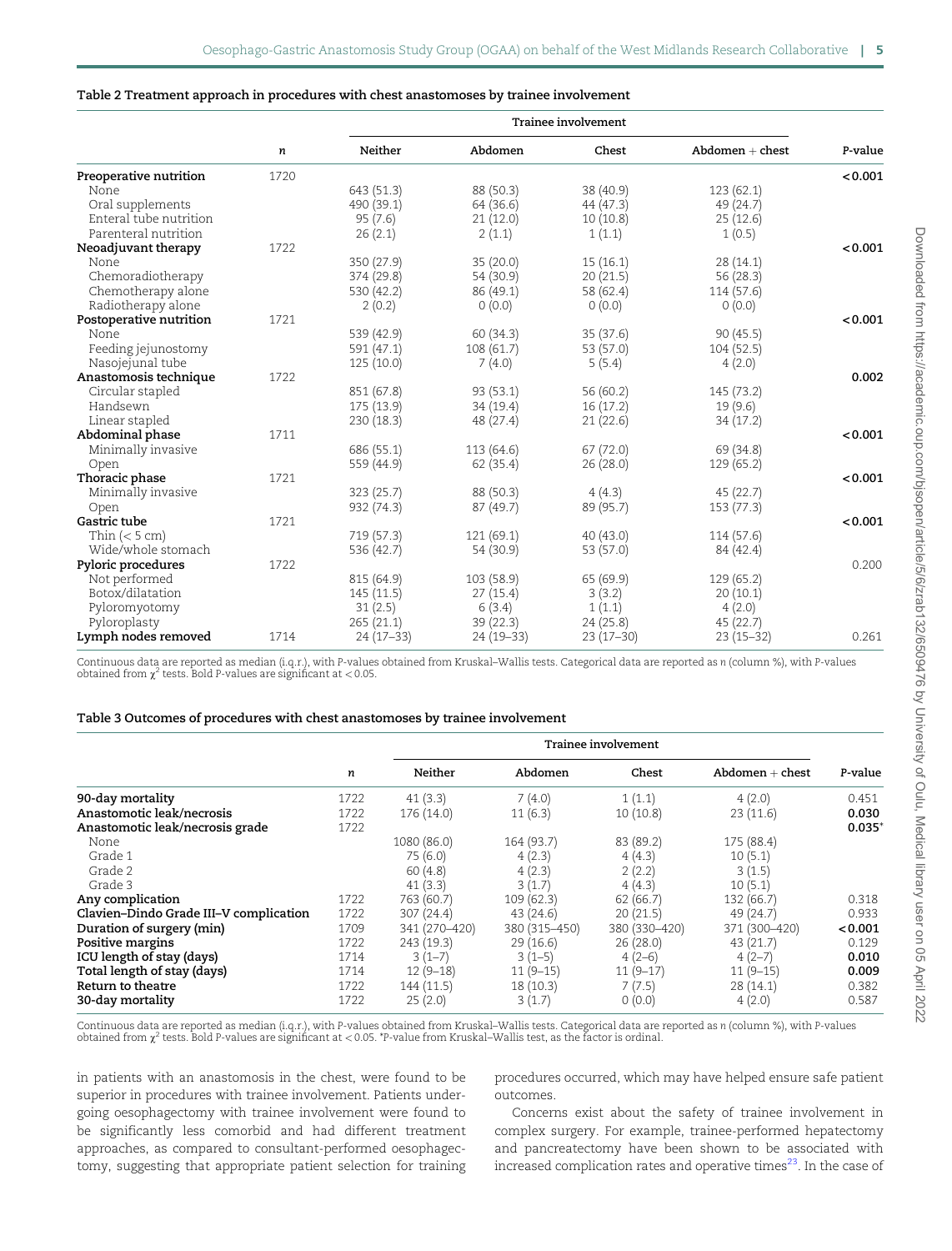### <span id="page-5-0"></span>Table 4 Summary of univariable and multivariable models of primary outcomes in chest anastomoses

|                                 | 90-day mortality    |         | Anastomotic leak/conduit necrosis |         | Clavien-Dindo grade III-V complication |         |
|---------------------------------|---------------------|---------|-----------------------------------|---------|----------------------------------------|---------|
|                                 | OR (95% c.i.)       | P-value | OR (95% c.i.)                     | P-value | OR (95% c.i.)                          | P-value |
| Univariable models              |                     |         |                                   |         |                                        |         |
| Trainee involvement             |                     | 0.258   |                                   | 0.012   |                                        | 0.963   |
| Neither                         |                     |         |                                   |         |                                        |         |
| Abdomen                         | $1.23(0.63 - 2.43)$ | 0.543   | $0.42(0.25 - 0.71)$               | 0.001   | $1.06(0.72 - 1.57)$                    | 0.775   |
| Chest                           | $0.32(0.05 - 1.93)$ | 0.213   | $0.76(0.44 - 1.32)$               | 0.331   | $0.90(0.51 - 1.58)$                    | 0.704   |
| Abdomen + chest                 | $0.60(0.25 - 1.44)$ | 0.252   | $0.79(0.49 - 1.30)$               | 0.356   | $0.99(0.60 - 1.63)$                    | 0.957   |
| Summary of multivariable models |                     |         |                                   |         |                                        |         |
| Trainee involvement             |                     | $NA^*$  |                                   | 0.043   |                                        | 0.896   |
| Neither                         |                     |         |                                   |         |                                        |         |
| Abdomen                         |                     |         | $0.45(0.25 - 0.80)$               | 0.006   | $1.11(0.73 - 1.70)$                    | 0.625   |
| Chest                           |                     |         | $0.73(0.40 - 1.32)$               | 0.293   | $0.88(0.48 - 1.60)$                    | 0.668   |
| $Abdomen + chest$               |                     |         | $0.94(0.60 - 1.48)$               | 0.788   | $1.03(0.63 - 1.67)$                    | 0.919   |

Univariable analyses are from generalized estimating equation models, accounting for correlations between procedures from the same centre. Multivariable<br>analyses extend these models to additionally adjust for all factors i P-values are significant at < 0.05. OR, odds ratio; c.i., confidence interval. \*It was not possible to produce a multivariable model of 90 day mortality, due to the low event rate.

### Table 5 Cohort characteristics of procedures with neck anastomoses by trainee involvement

|                                   |     | <b>Trainee involvement</b> |                 |                |                        |          |  |
|-----------------------------------|-----|----------------------------|-----------------|----------------|------------------------|----------|--|
|                                   | n   | Neither                    | Abdomen         | Chest/neck     | $Abdomen + chest/neck$ | P-value  |  |
| Age (years)                       | 510 | $63.4 \pm 11.6$            | $58.3 \pm 12.1$ | $64.3 \pm 8.7$ | $56.6 \pm 12.2$        | < 0.001  |  |
| Sex (% male)                      | 510 | 236 (72.4)                 | 35(63.6)        | 9(75.0)        | 77 (65.8)              | 0.381    |  |
| BMI $(kg/m^2)$                    | 510 | $24.6 \pm 5.0$             | $23.7 \pm 4.1$  | $25.0 \pm 5.0$ | $23.6 \pm 5.2$         | 0.135    |  |
| ASA grade                         | 510 |                            |                 |                |                        | $0.072*$ |  |
| 1                                 |     | 45 (13.8)                  | 8(14.5)         | 3(25.0)        | 13(11.1)               |          |  |
| $\overline{2}$                    |     | 188 (57.7)                 | 36(65.5)        | 1(8.3)         | 86 (73.5)              |          |  |
| $\mathbf{3}$                      |     | 91(27.9)                   | 10(18.2)        | 8(66.7)        | 18(15.4)               |          |  |
| $\overline{4}$                    |     | 2(0.6)                     | 1(1.8)          | 0(0.0)         | 0(0.0)                 |          |  |
| <b>ECOG</b> performance status    | 508 |                            |                 |                |                        | $0.043*$ |  |
| 0                                 |     | 154 (47.2)                 | 23(42.6)        | 7(58.3)        | 69 (59.5)              |          |  |
| 1                                 |     | 139 (42.6)                 | 28 (51.9)       | 5(41.7)        | 43(37.1)               |          |  |
| $\overline{2}$                    |     | 30(9.2)                    | 3(5.6)          | 0(0.0)         | 4(3.4)                 |          |  |
| $\ensuremath{\mathsf{3}}$         |     | 3(0.9)                     | 0(0.0)          | 0(0.0)         | 0(0.0)                 |          |  |
| $\overline{4}$                    |     | 0(0.0)                     | 0(0.0)          | 0(0.0)         | 0(0.0)                 |          |  |
| <b>Charlson Comorbidity Index</b> | 510 | $6(5-7)$                   | $5(4-6)$        | $6(5-7)$       | $5(4-6)$               | < 0.001  |  |
| COPD                              | 510 | 55 (16.9)                  | 9(16.4)         | 4(33.3)        | 31(26.5)               | 0.075    |  |
| <b>Diabetes</b>                   | 510 | 43 (13.2)                  | 5(9.1)          | 1(8.3)         | 6(5.1)                 | 0.107    |  |
| Cardiovascular disease            | 510 | 59(18.1)                   | 11(20.0)        | 2(16.7)        | 10(8.5)                | 0.088    |  |
| Smoking status                    | 496 |                            |                 |                |                        | 0.019    |  |
| Never                             |     | 110 (34.9)                 | 29 (55.8)       | 3(25.0)        | 57(48.7)               |          |  |
| Ex-smoker                         |     | 147(46.7)                  | 14 (26.9)       | 8(66.7)        | 46 (39.3)              |          |  |
| Current                           |     | 58 (18.4)                  | 9(17.3)         | 1(8.3)         | 14(12.0)               |          |  |
| Histology                         | 510 |                            |                 |                |                        | 0.249    |  |
| Adenocarcinoma                    |     | 146 (44.8)                 | 25(45.5)        | 7(58.3)        | 37(31.6)               |          |  |
| Squamous cell carcinoma           |     | 171(52.5)                  | 29 (52.7)       | 5(41.7)        | 77 (65.8)              |          |  |
| Other                             |     | 9(2.8)                     | 1(1.8)          | 0(0.0)         | 3(2.6)                 |          |  |
| Tumour location                   | 510 |                            |                 |                |                        | 0.019    |  |
| Distal/Siewert 1–2                |     | 191 (58.6)                 | 43 (78.2)       | 7(58.3)        | 78 (66.7)              |          |  |
| Middle                            |     | 84 (25.8)                  | 7(12.7)         | 4(33.3)        | 31(26.5)               |          |  |
| Proximal                          |     | 44 (13.5)                  | 4(7.3)          | 0(0.0)         | 4(3.4)                 |          |  |
| Siewert 3                         |     | 7(2.1)                     | 1(1.8)          | 1(8.3)         | 4(3.4)                 |          |  |
| TNM stage (on pathology)          | 504 |                            |                 |                |                        | $0.076*$ |  |
| Stage 0                           |     | 60(18.8)                   | 17 (30.9)       | 2(16.7)        | 34(29.1)               |          |  |
| Stage I                           |     | 44 (13.8)                  | 5(9.1)          | 2(16.7)        | 17(14.5)               |          |  |
| Stage II                          |     | 70 (21.9)                  | 11(20.0)        | 3(25.0)        | 25(21.4)               |          |  |
| Stage III                         |     | 91(28.4)                   | 13 (23.6)       | 3(25.0)        | 28 (23.9)              |          |  |
| Stage IV                          |     | 55(17.2)                   | 9(16.4)         | 2(16.7)        | 13(11.1)               |          |  |

Continuous data are reported as median (i.q.r.) or mean (s.d.), with P-values obtained from Kruskal–Wallis tests. Categorical data are reported as n (column %), with P-values from  $\chi^2$  tests, unless stated otherwise. Bold P-values are significant at <0.05. COPD, chronic obstructive pulmonary disease. \*P-value from Kruskal–Wallis test, as the factor is ordinal.

oesophagectomy, Phillips et al. reported on outcomes of 323 open Ivor Lewis procedures, 75 per cent of which had a trainee performing at least one stage. They reported no significant difference in pre-operative co-morbidity or staging and, furthermore, no significant differences in postoperative outcomes or 2-year survival rates in trainee- versus consultant-performed oesopha-gectomy<sup>[5](#page-10-0)</sup>. Handagala et al. reported on 323 oesophagectomies, which used a variety of techniques, with 37 per cent being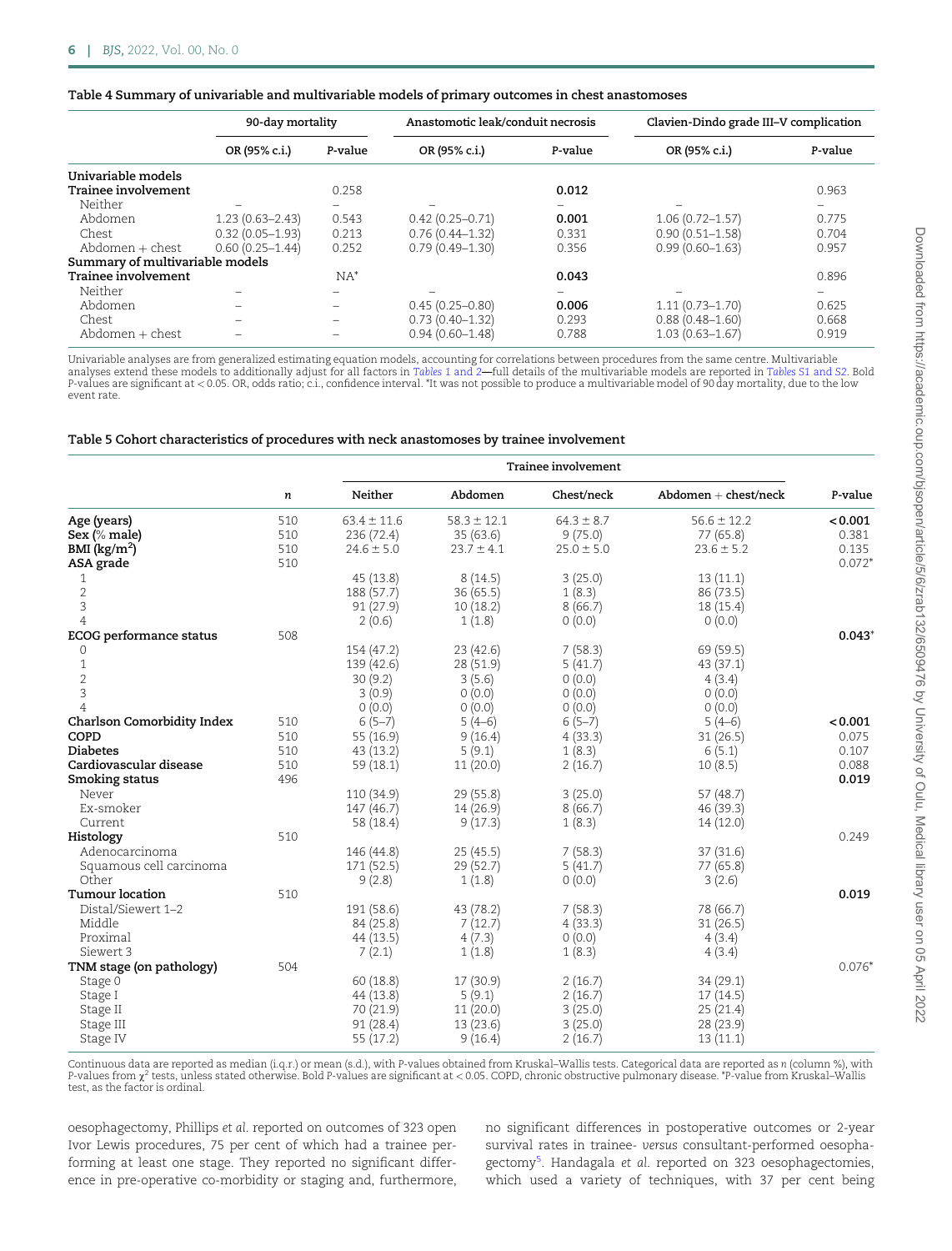#### <span id="page-6-0"></span>Table 6 Treatment approach in procedures with neck anastomoses by trainee involvement

|                         |     | Trainee involvement |             |            |                        |         |
|-------------------------|-----|---------------------|-------------|------------|------------------------|---------|
|                         | n   | Neither             | Abdomen     | Chest/neck | $Abdomen + chest/neck$ | P-value |
| Preoperative nutrition  | 510 |                     |             |            |                        | < 0.001 |
| None                    |     | 164(50.3)           | 21(38.2)    | 2(16.7)    | 35 (29.9)              |         |
| Oral supplements        |     | 112 (34.4)          | 29(52.7)    | 7(58.3)    | 39 (33.3)              |         |
| Enteral tube nutrition  |     | 44 (13.5)           | 5(9.1)      | 3(25.0)    | 43 (36.8)              |         |
| Parenteral nutrition    |     | 6(1.8)              | 0(0.0)      | 0(0.0)     | 0(0.0)                 |         |
| Neoadjuvant therapy     | 510 |                     |             |            |                        | 0.128   |
| None                    |     | 89 (27.3)           | 11(20.0)    | 5(41.7)    | 18(15.4)               |         |
| Chemoradiotherapy       |     | 174 (53.4)          | 35(63.6)    | 6(50.0)    | 80(68.4)               |         |
| Chemotherapy alone      |     | 59(18.1)            | 9(16.4)     | 1(8.3)     | 19(16.2)               |         |
| Radiotherapy alone      |     | 4(1.2)              | 0(0.0)      | 0(0.0)     | 0(0.0)                 |         |
| Postoperative nutrition | 510 |                     |             |            |                        | 0.002   |
| None                    |     | 86 (26.4)           | 10(18.2)    | 4(33.3)    | 28 (23.9)              |         |
| Feeding jejunostomy     |     | 166 (50.9)          | 31(56.4)    | 5(41.7)    | 39 (33.3)              |         |
| Nasojejunal tube        |     | 74 (22.7)           | 14(25.5)    | 3(25.0)    | 50(42.7)               |         |
| Anastomosis technique   | 510 |                     |             |            |                        | < 0.001 |
| Circular stapled        |     | 14(4.3)             | 0(0.0)      | 0(0.0)     | 3(2.6)                 |         |
| Handsewn                |     | 200(61.3)           | 46 (83.6)   | 10(83.3)   | 100(85.5)              |         |
| Linear stapled          |     | 112 (34.4)          | 9(16.4)     | 2(16.7)    | 14(12.0)               |         |
| Abdominal phase         | 510 |                     |             |            |                        | 0.479   |
| Minimally invasive      |     | 159 (48.8)          | 30(54.5)    | 8(66.7)    | 63 (53.8)              |         |
| Open                    |     | 167(51.2)           | 25(45.5)    | 4(33.3)    | 54 (46.2)              |         |
| Thoracic phase          | 506 |                     |             |            |                        | 0.045   |
| Minimally invasive      |     | 165 (50.8)          | 33(61.1)    | 5(41.7)    | 74 (64.3)              |         |
| Open                    |     | 160 (42.9)          | 21(38.9)    | 7(58.3)    | 41(35.7)               |         |
| Gastric tube            | 509 |                     |             |            |                        | < 0.001 |
| Thin $(< 5 cm)$         |     | 166(51.1)           | 43 (78.2)   | 9(75.0)    | 107(91.5)              |         |
| Wide/whole stomach      |     | 159 (48.9)          | 12(21.8)    | 3(25.0)    | 10(8.5)                |         |
| Pyloric procedures      | 510 |                     |             |            |                        | < 0.001 |
| Not performed           |     | 233 (71.5)          | 23(41.8)    | 11(91.7)   | 34(29.1)               |         |
| Botox/dilatation        |     | 16(4.9)             | 14(25.5)    | 0(0.0)     | 26(22.2)               |         |
| Pyloromyotomy           |     | 14(4.3)             | 4(7.3)      | 0(0.0)     | 47(40.2)               |         |
| Pyloroplasty            |     | 63(19.3)            | 14(25.5)    | 1(8.3)     | 10(8.5)                |         |
| Lymph nodes removed     | 509 | $19(12-24)$         | $18(15-29)$ | $16(7-20)$ | $18(14 - 24)$          | 0.220   |
|                         |     |                     |             |            |                        |         |

Continuous data are reported as median (i.q.r.), with P-values obtained from Kruskal–Wallis tests. Categorical data are reported as n (column %), with P-values obtained from  $\chi^2$  tests. Bold P-values are significant at < 0.05

#### Table 7 Outcomes of procedures with neck anastomoses by trainee involvement

|                                        |     | Trainee involvement |               |               |                        |          |
|----------------------------------------|-----|---------------------|---------------|---------------|------------------------|----------|
|                                        | n   | Neither             | Abdomen       | Chest/neck    | $Abdomen + chest/neck$ | P-value  |
| 90-day mortality                       | 510 | 39 (12.0)           | 1(1.8)        | 0(0.0)        | 4(3.4)                 | 0.005    |
| Anastomotic leak/necrosis              | 510 | 69 (21.2)           | 10(18.2)      | 4(33.3)       | 19(16.2)               | 0.430    |
| Anastomotic leak/necrosis grade        | 510 |                     |               |               |                        | $0.453*$ |
| None                                   |     | 257 (78.8)          | 45 (81.8)     | 8(66.7)       | 98 (83.8)              |          |
| Grade 1                                |     | 44(13.5)            | 6(10.9)       | 3(25.0)       | 13(11.1)               |          |
| Grade 2                                |     | 9(2.8)              | 0(0.0)        | 0(0.0)        | 1(0.9)                 |          |
| Grade 3                                |     | 16(4.9)             | 4(7.3)        | 1(8.3)        | 5(4.3)                 |          |
| Any complication                       | 510 | 234 (71.8)          | 31(56.4)      | 8(66.7)       | 81(69.2)               | 0.150    |
| Clavien-Dindo grade III-V complication | 510 | 108(33.1)           | 14(25.5)      | 3(25.0)       | 22(18.8)               | 0.028    |
| Duration of surgery (min)              | 500 | 348 (250-480)       | 320 (255-364) | 360 (318-450) | 330 (274-380)          | 0.133    |
| Positive margins                       | 510 | 50(15.3)            | 7(12.7)       | 2(16.7)       | 6(5.1)                 | 0.041    |
| ICU length of stay (days)              | 505 | $4(2-7)$            | $2(1-5)$      | $2(1-5)$      | $3(1-7)$               | 0.033    |
| Total length of stay (days)            | 505 | $14(10-23)$         | $12(8-17)$    | $21(11-29)$   | $12(9-17)$             | 0.013    |
| Return to theatre                      | 510 | 45 (13.8)           | 9(16.4)       | 1(8.3)        | 12(10.3)               | 0.632    |
| 30-day mortality                       | 510 | 31(9.5)             | 1(1.8)        | 0(0.0)        | 4(3.4)                 | 0.036    |

Continuous data are reported as median (i.q.r.), with P-values obtained from Kruskal–Wallis tests. Categorical data are reported as n (column %), with P-values from  $\chi^2$  tests, unless stated otherwise. Bold P-values are significant at < 0.05. \*P-value from Kruskal–Wallis test, as the factor is ordinal.

performed by a trainee. They also found no significant differences in patient comorbidities or preoperative treatment, or in postoperative morbidity or mortality between procedures with or without trainee involvement. Finally, Baron et al. reported on a similar case mix, including 241 open thoracoabdominal two- and three-stage oesophagectomies, 35 per cent of which were performed by a trainee. However, they found trainee-performed oesophagectomies to have significantly higher anastomotic leak rates (consultant 7 per cent versus trainee 20 per cent), although this did not lead to a significant difference in postoperative mor-tality or survival between the two groups<sup>[4](#page-10-0)</sup>.

Saliba et al., using NSQIP data, reported outcomes from nine different surgical specialties on 1 349 684 patients, appraising trainee and patient outcomes. Procedures with trainee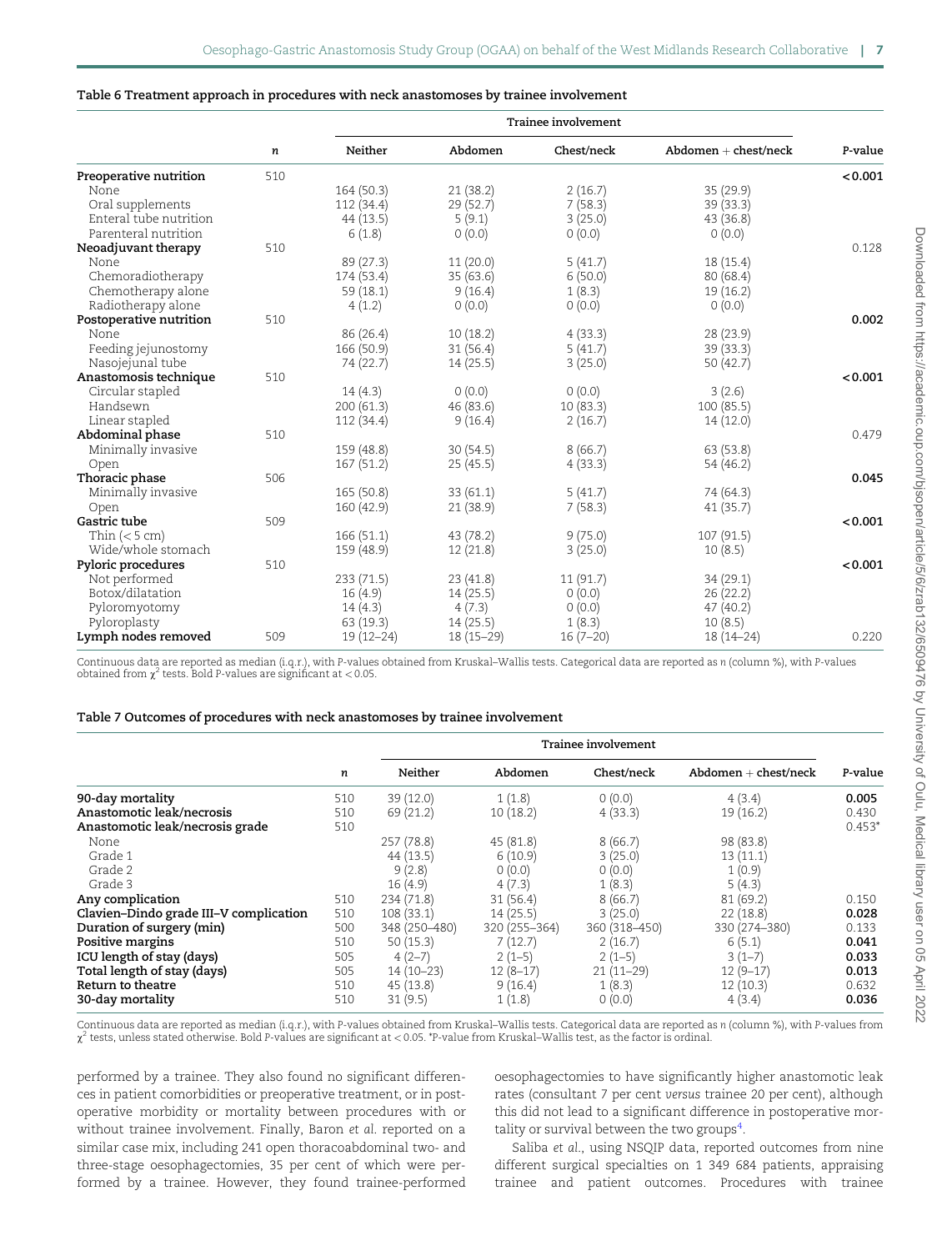<span id="page-7-0"></span>

| Table 8 Summary of univariable and multivariable models of primary outcomes in neck anastomoses |  |  |  |  |  |
|-------------------------------------------------------------------------------------------------|--|--|--|--|--|
|-------------------------------------------------------------------------------------------------|--|--|--|--|--|

|                                 | 90-day mortality      |                          |                     | Anastomotic leak/conduit necrosis |                     | Clavien-Dindo grade III-V complication |  |
|---------------------------------|-----------------------|--------------------------|---------------------|-----------------------------------|---------------------|----------------------------------------|--|
|                                 | OR (95% c.i.)         | P-value                  | OR (95% c.i.)       | P-value                           | OR (95% c.i.)       | P-value                                |  |
| Univariable models              |                       |                          |                     |                                   |                     |                                        |  |
| Trainee involvement             |                       | 0.014                    |                     | 0.380                             |                     | 0.041                                  |  |
| Neither                         |                       |                          |                     |                                   |                     |                                        |  |
| Abdomen                         | $NA^*$                | $NA^*$                   | $1.13(0.64 - 1.97)$ | 0.680                             | $0.63(0.31 - 1.27)$ | 0.199                                  |  |
| Chest                           | $NA^*$                | $NA^*$                   | $1.59(0.49 - 5.20)$ | 0.442                             | $0.73(0.22 - 2.37)$ | 0.595                                  |  |
| $Abdomen + chest$               | $0.30(0.11 - 0.78)^*$ | $0.014*$                 | $0.77(0.48 - 1.26)$ | 0.303                             | $0.50(0.31 - 0.80)$ | 0.004                                  |  |
| Summary of multivariable models |                       |                          |                     |                                   |                     |                                        |  |
| Trainee involvement             |                       | $NA^*$                   |                     | 0.090                             |                     | 0.185                                  |  |
| Neither                         |                       |                          |                     |                                   |                     |                                        |  |
| Abdomen                         |                       | $\qquad \qquad -$        | $0.90(0.36 - 2.22)$ | 0.820                             | $0.58(0.24 - 1.38)$ | 0.217                                  |  |
| Chest                           |                       | $\overline{\phantom{0}}$ | $1.46(0.34 - 6.20)$ | 0.611                             | $0.69(0.21 - 2.30)$ | 0.541                                  |  |
| $Abdomen + chest$               |                       | -                        | $0.47(0.24 - 0.90)$ | 0.022                             | $0.55(0.31 - 0.99)$ | 0.045                                  |  |

Univariable analyses are from generalised estimating equation models, accounting for correlations between procedures from the same centre. Multivariable analyses extend these models to additionally adjust for all factors in [Tables 1](#page-3-0) and 2—full details of the multivariable models are reported in [Tables S1](https://academic.oup.com/bjsopen/article-lookup/doi/10.1093/bjsopen/zrab132#supplementary-data) and S2. Bold P-values are significant at < 0.05. OR, odds ratio; \*OR represents a comparison of any trainee involvement versus no trainee involvement, due to the within-group sample sizes being insufficient to produce a reliable model comparing across four groups. †It was not possible to produce a multivariable model of 90-day mortality, due to the low event rate.

involvement were performed on younger, more functionally independent patients with a lower BMI but higher ASA grades. Subsequent postoperative morbidity was comparable, operative duration was longer, and overall mortality was lower when trainees were involved $24$ . A similar analysis of NSQIP data by Ferraris et al. in 266 411 procedures used propensity matching to control for baseline differences between groups, and showed that, although procedures with trainee involvement were associated with increased morbidity, mortality rates were comparable<sup>25</sup>. Patients with similar levels of complications were increasingly likely to suffer 'failure to rescue' in consultant-performed cases, demonstrating that trainee involvement may be protective for patients. In a NSQIP analysis by Cobb et al., propensity-matched patients undergoing oesophagectomy had a significantly lower mortality in trainee-performed cases<sup>[8](#page-10-0)</sup>. Khoushhal *et al.* evaluated outcomes for 5142 oesophagectomies from the NSQIP database and found that neither surgical specialty (cardiothoracic, general surgery) nor trainee involvement influenced mortality<sup>[9](#page-10-0)</sup>. However, a major limitation when evaluating trainee involvement in procedures using NSQIP data is that the NSQIP definition of trainee involvement is trainee 'in' or 'not in' the operating room, and does not define the degree to which the trainee is involved (assisting or performing), as is the case of the presented analysis of the OGAA cohort.

There remains a lack of data analysing the effect of training in minimally invasive oesophagectomy (MIE). The OGAA study provides postoperative outcomes on 2232 oesophagectomies; trainees were involved in 28.4 per cent of open versus 26.4 per cent of hybrid and 32.9 per cent of MIE procedures, demonstrating that modern trainees are receiving similar levels of exposure to both open and minimally invasive oesophageal surgery. The learning curve associated with MIE is associated with a significant increase in postoperative morbidity, including an associated increase in anastomotic leak rates of an additional 10 per cent<sup>[26](#page-11-0),[27](#page-11-0)</sup>. In a retrospective study of 2121 consultant-performed Ivor Lewis MIEs, Claassen et al. showed that the length of the learning curve for textbook outcome was 46 cases, after which a plateau was reached, with 44.0 per cent achieving a textbook outcome[28](#page-11-0). Evidence from novel robotic oesophagectomy training programmes shows that safety can be maintained while reducing the learning curve to 22 cases $^{29}$ .

The current study has some limitations. There was considerable variability in rates of trainee involvement between centres, which varied from 0 to 100 per cent. This may have contributed to the significant differences between groups in the factors relating to the operative approach, which is generally centre related, and so may have introduced bias, particularly if higher-quality centres were more likely to engage in training. In an attempt to negate such confounding, multivariable models were used to adjust for within-centre correlation of outcomes, and for baseline differences between groups. However, these were limited by the small within-group sample sizes and the low event rates for some outcomes, hence residual confounding may remain. The small within-group sample sizes, particularly for the subgroup of neck anastomoses, will also have reduced the statistical power of the comparisons across the groups of trainee involvement. This will have increased the minimal detectable effect sizes, resulting in an increased false-negative rate. When defining the groups, surgeons were classified as either 'consultant' or 'trainee'. However, training grade is known to convey differing levels of autonomy and ability, depending on the level of experience. Owing to the variability in nomenclature and training structures across countries, it was not possible to ascertain further details about the grade or level of experience of trainees; hence, it was not possible to assess variability in outcome within subgroups of trainees<sup>[30](#page-11-0)</sup>. It was also not possible to identify cases where the primary surgeon was a consultant who had taken over from the trainee due to operative difficulty which, in such cases, may be at higher risk of negative outcomes, owing to increased operative difficulty.

# Collaborators

R.P.T. Evans, S.K. Kamarajah, J. Bundred, D. Nepogodiev, J. Hodson, R. van Hillegersberg, J. Gossage, R. Vohra, E.A. Griffiths, P. Singh, R.P.T. Evans, J. Hodson, S.K. Kamarajah, E.A. Griffiths, P. Singh, D. Alderson, J. Bundred, R.P.T. Evans, J. Gossage, E.A. Griffiths, B. Jefferies, S.K. Kamarajah, S. McKay, I. Mohamed, D. Nepogodiev, K. Siaw- Acheampong, P. Singh, R. van Hillegersberg, R. Vohra, K. Wanigasooriya, T. Whitehouse, A. Gjata (Albania), J.I. Moreno (Argentina), F.R. Takeda (Brazil), B. Kidane (Canada), R. Guevara Castro (Colombia), T. Harustiak (Czech Republic), A.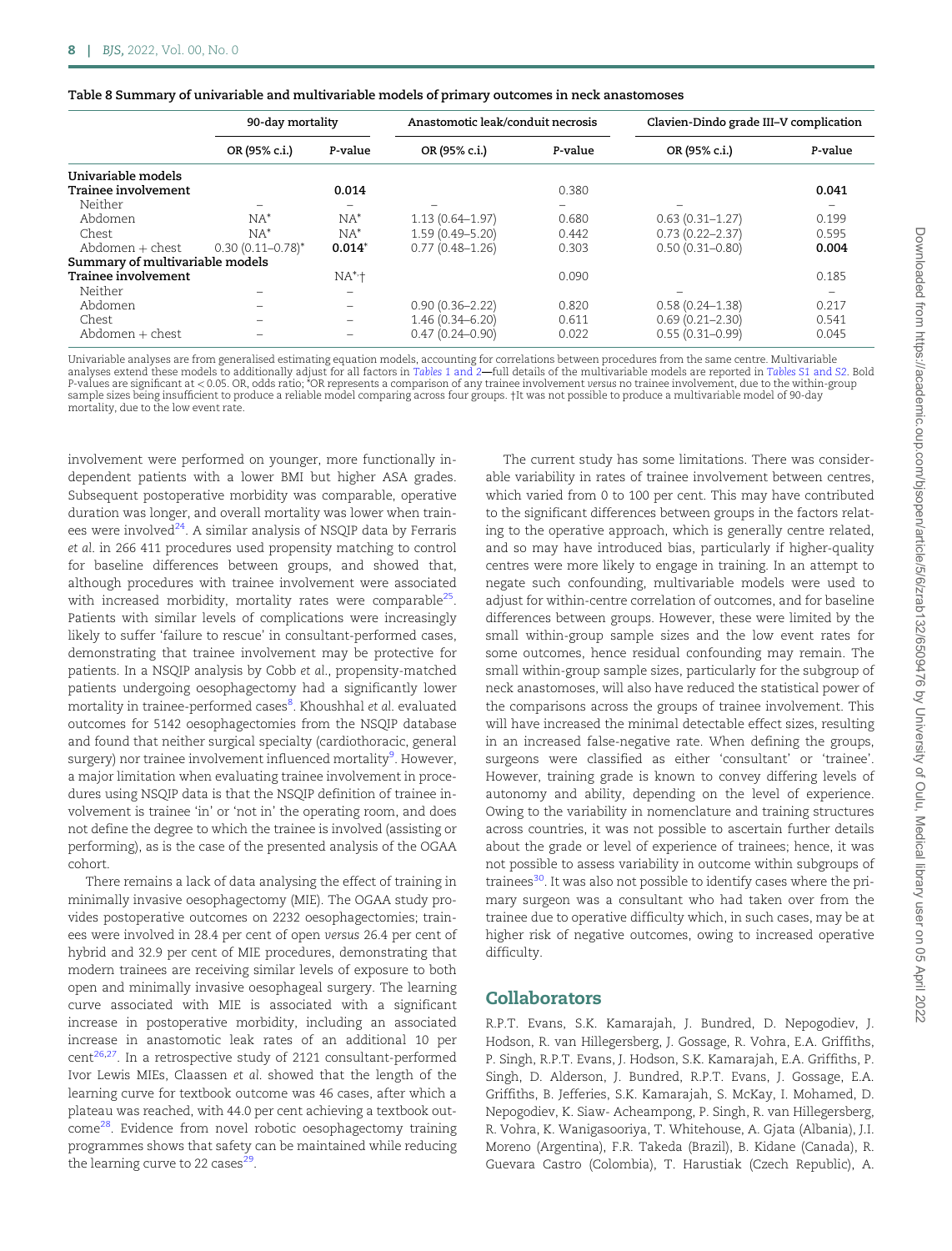Bekele (Ethiopia), A. Kechagias (Finland), I. Gockel (Germany), A. Kennedy (Ireland), A. Da Roit (Italy), A. Bagajevas (Lithuania), J.S. Azagra (Luxembourg), H.A. Mahendran (Malaysia), L. Mejía-Fernández (Mexico), B.P.L. Wijnhoven (The Netherlands), J. El Kafsi (New Zealand), R.H. Sayyed (Pakistan), M. Sousa (Portugal), A.S. Sampaio (Portugal), I. Negoi (Romania), R. Blanco (Spain), B. Wallner (Sweden), P.M. Schneider (Switzerland), P.K. Hsu (Taiwan), A. Isik (Turkey), S. Gananadha (The Canberra Hospital, Australia); V. Wills (John Hunter Hospital, Australia); M. Devadas (Nepean Hospital, Australia); C. Duong (Peter MacCallum Cancer Centre, Australia); M. Talbot (St George Public and Private Hospitals, Australia); M.W. Hii (St Vincent's Hospital Melbourne, Australia); R. Jacobs (Western Hospital, Victoria, Australia); N.A. Andreollo (Unicamp University Hospital, Brazil); B. Johnston (Saint John Regional Hospital, Canada); G. Darling (Toronto General Hospital, University Health Network, Canada); A. Isaza-Restrepo (Hospital Universitario Mayor Mederi-Universidad del Rosario, Colombia); G. Rosero (Hospital San Ignacio-Universidad Javeriana, Colombia); F. Arias- Amézquita (University Hospital Fundacion Santafe de Bogota, Colombia); D. Raptis (University Clinic of Erlangen, Germany); J. Gaedcke (Medical Unversity Goettingen, Germany); D. Reim (Klinikum Rechts der Isar der TU München, Germany); J. Izbicki (University Hospital Hamburg Eppendorf, Germany); J.H. Egberts (University Hospital Kiel, Germany); S. Dikinis (Aalborg University Hospital, Denmark); D.W. Kjaer (Aarhus University Hospital, Denmark); M.H. Larsen (Odense University Hospital, Denmark); M.P. Achiam (Copenhagen University hospital Rigshospitalet, Denmark); J. Saarnio (Oulu University Hospital, Finland); D. Theodorou (Hippokration General Hospital University of Athens, Greece); T. Liakakos (Laikon General Hospital, Greece); D.P. Korkolis (St. Savvas Cancer Hospital, Greece); W.B. Robb (Beaumont Hospital, Ireland); C. Collins (University Hospital Galway, Ireland); T. Murphy (Mercy University Hospital, Ireland); J. Reynolds (St James's Hospital, Ireland); V. Tonini (St. Orsola Hospital– University of Bologna, Italy); M. Migliore (Polyclinic Hospital University of Catania, Italy); L. Bonavina (University of Milano, Italy); M. Valmasoni (Padova University Hospital, Italy); R. Bardini (Padova University Hospital, Italy); J. Weindelmayer (Verona Borgo Trento Hospital, Italy); M. Terashima (Shizioka Cancer Centre, Japan); R.E. White (Tenwek Hospital, Kenya); E. Alghunaim (Chest Diseases Hospital, Kuwait); M. Elhadi (Tripoli, Libya); A.M. Leon-Takahashi (National Cancer Institute, Mexico); H. Medina-Franco (National Institute of Medical Science and Nutrition Salvador Zubirán, Mexico); P.C. Lau (University Malaya Medical Centre, Malaysia); K.E. Okonta (Carez Hospital & University of Port-Harcourt Teaching Hospital, Nigeria); J. Heisterkamp (Elisabeth-TweeSteden Ziekenhuis Hospital, The Netherlands); C. Rosman (Radboudumc, The Netherlands); R. van Hillegersberg (UMC Utrecht, The Netherlands); G. Beban (Auckland City Hospital, New Zealand); R. Babor (Middlemore Hospital, New Zealand); A. Gordon (Palmerston North Hospital, New Zealand); J.I. Rossaak (Tauranga Hospital, Bay of Plenty District Health Board, New Zealand); K.M.I. Pal (Aga Khan University Hospital, Pakistan); A.U. Qureshi (Services Institute of Medical Sciences, Pakistan); S.A. Naqi (Mayo Hospital, Pakistan); A.A. Syed (Shaukat Khanum Memorial Cancer Hospital & Research Centre Lahore, Pakistan); J. Barbosa (Centro Hospitalar São João, Portugal); C.S. Vicente (Centro Hospitalar Lisboa Central, Portugal); J. Leite (Coimbra University Hospital, Portugal); J. Freire (Hospital Santa Maria, Portugal); R. Casaca (Instituto

Português de Oncologia de Lisboa, Portugal); R.C.T. Costa (Instituto Português de Oncologia do Porto, Portugal); R.R. Scurtu (University Emergency Cluj County Hospital, Romania); S.S. Mogoanta (Emergency County Hospital of Craiova, Romania); C. Bolca (Marius Nasta' National Institute of Pneumology, Romania); S. Constantinoiu (St. Mary Clinical Hospital, Romania); D. Sekhniaidze (Tyumen Regional Hospital, Russia); M. Bjelovic- (Department for Minimally Invasive Upper Digestive Surgery, University Hospital for Digestive Surgery, Clinical Centre of Serbia, Serbia); J.B.Y. So (National University Hospital, Singapore); G. Gacevski (University Hospital Maribor, Slovenia); C. Loureiro (University Hospital of Basurto (Bilbao), Spain); M. Pera (Hospital Universitario del Mar, Spain); A. Bianchi (Palma de Mallorca, Spain); M. Moreno Gijón (Hospital Universitario Central de Asturias, Spain); J. Martín Fernández (Hospital General Universitario De Ciudad Real, Spain); M.S. Trugeda Carrera (Hospital Universitario Marqués de Valdecilla, Spain); M. Vallve-Bernal (Hospital Universitario Nuestra Señora de Candelaria, Spain); M.A. Cítores Pascual (Hospital Universitario Río Hortega de Valladolid, Spain); S. Elmahi (Shaab Teaching Hospital, Sudan), I. Halldestam (University Hospital Linköping, Sweden); J. Hedberg (Uppsala University Hospital, Sweden); S. Mönig (Geneva University Hospital, Switzerland); S. Gutknecht (Triemli Hospital Zurich, Switzerland); M. Tez (Ankara Numune Hospital, Turkey); A. Guner (Karadeniz Technical University, Turkey); T.B. Tirnaksiz (Hacettepe University Hospital, Turkey); E. Colak (University of Health Sciences, Samsun Training and Research Hospital, Turkey); B. Sevinc¸ (Usak University Training and Research Hospital, Turkey); A. Hindmarsh (Addenbrooke's Hospital, UK); I. Khan (Aintree University Hospital, UK); D. Khoo (Barking Havering and Redbridge NHS Trust, UK); R. Byrom (Royal Bournemouth Hospital, UK); J. Gokhale (Bradford Royal Infirmary, UK); P. Wilkerson (University Hospitals Bristol NHS Foundation Trust, UK); P. Jain (Castle Hill Hospital, UK); D. Chan (University Hospital of Coventry, UK); K. Robertson (University Hospital Crosshouse, UK); S. Iftikhar (Royal Derby Hospital, UK); R. Skipworth (Edinburgh Royal Infirmary, UK); M. Forshaw (Glasgow Royal Infirmary, UK); S. Higgs (Gloucester Royal Hospital, UK); J. Gossage (Guy's and St Thomas' Hospitals, UK); R. Nijjar (Heartlands Hospital, UK); Y.K.S. Viswanath (James Cook University Hospital, UK); P. Turner (Lancashire Teaching Hospitals NHS Foundation Trust, UK); S. Dexter (Leeds Teaching Hospitals NHS Trust, UK); A. Boddy (University Hospitals of Leicester NHS Trust, UK); W.H. Allum (Royal Marsden Hospital, UK); S. Oglesby (Ninewells Hospital, UK); E. Cheong (Norfolk and Norwich University Hospital, UK); D. Beardsmore (University Hospital of North Midlands, UK); R. Vohra (Nottingham University Hospital, UK); N. Maynard (Oxford University Hospitals, UK); R. Berrisford (Plymouth Hospitals NHS Trust, UK); S. Mercer (Queen Alexandra Hospital, UK); S. Puig (Queen Elizabeth Hospital Birmingham, UK); R. Melhado (Salford Royal Foundation Trust, UK); C. Kelty (Sheffield Teaching Hospitals NHS Foundation Trust, UK); T. Underwood (University Hospital Southampton NHS Foundation Trust, UK); K. Dawas (University College Hospital, UK); W. Lewis (University Hospital of Wales, UK); A. Al-Bahrani (Watford General Hospital); G. Bryce (University Hospital Wishaw, UK); M. Thomas (Mayo Clinic in Florida, USA); A.T. Arndt (Rush University Medical Centre, USA); F. Palazzo (Thomas Jefferson University, USA); R.A. Meguid (University of Colorado Hospital, USA). J. Fergusson, E. Beenen, C. Mosse, J. Salim (The Canberra Hospital, Australia); S. Cheah, T.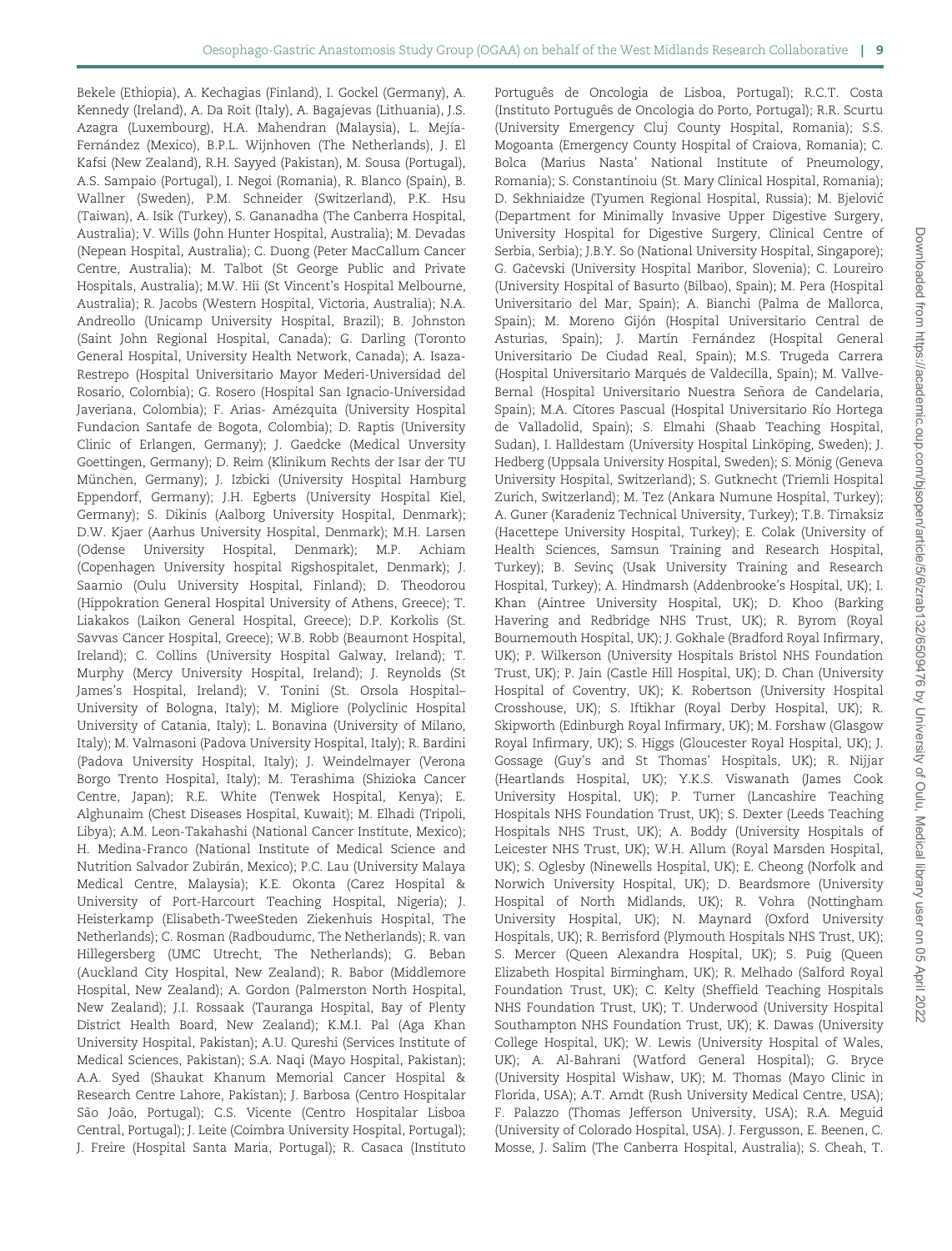Wright, M.P. Cerdeira, P. McQuillan (John Hunter Hospital, Australia); M. Richardson, H. Liem (Nepean Hospital, Australia); J. Spillane, M. Yacob, F. Albadawi, T. Thorpe, A. Dingle, C. Cabalag (Peter MacCallum Cancer Centre, Australia); K. Loi, O.M. Fisher (St George Public and Private Hospitals, Australia); S. Ward, M. Read, M. Johnson (St Vincent's Hospital Melbourne, Australia); R. Bassari, H. Bui (Western Hospital, Australia); I. Cecconello, R.A.A. Sallum, J.R.M. da Rocha (Hospital das Clinicas, University of Sao Paulo School of Medicine, Brazil); L.R. Lopes, V. Tercioti Jr, J.D.S. Coelho, J.A.P. Ferrer (Unicamp University Hospital, Brazil); G. Buduhan, L. Tan, S. Srinathan (Health Sciences Centre (Winnipeg), Canada); P. Shea (Saint John Regional Hospital, Canada); J. Yeung, F. Allison, P. Carroll (Toronto General Hospital, University Health Network, Canada); F. Vargas-Barato, F. Gonzalez, J. Ortega, L. Nino-Torres, T.C. Beltrán-García (Hospital Universitario Mayor Mederi-Universidad del Rosario, Colombia); L. Castilla, M. Pineda (Hospital San Ignacio-Universidad Javeriana, Colombia); A. Bastidas, J. Gómez-Mayorga, N. Cortés, C. Cetares, S. Caceres, S. Duarte (University Hospital Fundacion Santafe de Bogota, Colombia); A. Pazdro, M. Snajdauf, H. Faltova, M. Sevcikova (Motol University Hospital, Prague, Czech Republic); P.B. Mortensen (Aalborg University Hospital, Denmark); N. Katballe, T. Ingemann, B. Morten, I. Kruhlikava (Aarhus University Hospital, Denmark); A.P. Ainswort, N.M. Stilling, J. Eckardt (Odense University Hospital, Denmark); J. Holm, M. Thorsteinsson, M. Siemsen, B. Brandt (Copenhagen University Hospital Rigshospitalet, Denmark); B. Nega, E. Teferra, A. Tizazu (Tikur Anbessa Specialized Hospital, Ethiopa); J.S. Kauppila, V. Koivukangas, S. Meriläinen (Oulu University Hospital, Finland); R. Gruetzmann, C. Krautz, G. Weber, H. Golcher (University Clinic of Erlangen, Germany); G. Emons, A. Azizian, M. Ebeling (Medical University Goettingen, Germany); S. Niebisch, N. Kreuser, G. Albanese, J. Hesse (Universitätklinium Leipzig, Germany); L. Volovnik, U. Boecher (Klinikum Rechts der Isar der TU München, Germany); M. Reeh (University Hospital Hamburg Eppendorf, Germany); S. Triantafyllou (Hippokration General Hospital University of Athens, Greece); D. Schizas, A. Michalinos, E. Baili, M. Mpoura, A. Charalabopoulos (Laikon General Hospital, Greece); D.K. Manatakis, D. Balalis (St. Savvas Cancer Hospital, Greece); J. Bolger, C. Baban, A. Mastrosimone (Beaumont Hospital, Ireland); O. McAnena, A. Quinn (University Hospital Galway, Ireland); C.B. Ó Súilleabháin, M.M. Hennessy, I. Ivanovski, H. Khizer (Mercy University Hospital, Ireland); N. Ravi, N. Donlon (St James's Hospital, Ireland); M. Cervellera, S. Vaccari, S. Bianchini, L. Sartarelli (St. Orsola Hospital-University of Bologna, Italy); E. Asti, D. Bernardi (University of Milano, IRCCS Policlinico San Donato, Italy); S. Merigliano, L. Provenzano (Padova University Hospital—Clinica Chirurgica, Italy); M. Scarpa, L. Saadeh, B. Salmaso (Padova University Hospital-General Surgery Department, Italy); G. De Manzoni, S. Giacopuzzi, R. La Mendola, C.A. De Pasqual (Verona Borgo Trento Hospital, Italy); Y. Tsubosa, M. Niihara, T. Irino, R. Makuuchi, K. Ishii (Shizioka Cancer Centre, Japan); M. Mwachiro, A. Fekadu, A. Odera, E. Mwachiro (Tenwek Hospital, Kenya); D. AlShehab (Chest Diseases Hospital, Kuwait); H.A. Ahmed, A.O. Shebani, A. Elhadi, F.A. Elnagar, H.F. Elnagar (Tripoli, Libya); S.T. Makkai-Popa (Centre Hospitalier de Luxembourg, Luxembourg); L.F. Wong (University Malaya Medical Centre, Malaysia); T. Yunrong, S. Thanninalai, H.C. Aik, P.W. Soon, T.J. Huei (Hospital Sultanah Aminah, Malaysia); H.N.L. Basave (National Cancer Institute, Mexico); R. Cortés-González (Instituto Nacional de Ciencias Médicas y Nutrición 'Salvador Zubirán', Mexico); S.M. Lagarde, J.J.B. van

Lanschot, C. Cords (Erasmus University Medical Centre, The Netherlands); W.A. Jansen, I. Martijnse, R. Matthijsen (Elisabeth-TweeSteden Ziekenhuis Hospital, The Netherlands); S. Bouwense, B. Klarenbeek, M. Verstegen, F. van Workum (Radboudumc, The Netherlands); J.P. Ruurda, A. van der Veen, J.W. van den Berg (UMC Utrecht, The Netherlands); N. Evenett, P. Johnston, R. Patel (Auckland City Hospital, New Zealand); A. MacCormick (Middlemore Hospital, New Zealand); M. Young (Palmerston North Hospital, New Zealand); B. Smith (Tauranga Hospital, Bay of Plenty District Health Board, New Zealand); C. Ekwunife (Carez Hospital & University of Port-Harcourt Teaching Hospital, Nigeria); A.H. Memon, K. Shaikh, A. Wajid (Aga Khan University Hospital, Pakistan); N. Khalil, M. Haris, Z.U. Mirza, S.B.A. Qudus (Services Institute of Medical Sciences, Pakistan); M.Z. Sarwar, A. Shehzadi, A. Raza, M.H. Jhanzaib (Mayo Hospital, Pakistan); J. Farmanali, Z. Zakir (Patel Hospital, Pakistan); O. Shakeel, I. Nasir, S. Khattak, M. Baig, M.A. Noor, H.H. Ahmed, A. Naeem (Shaukat Khanum Memorial Cancer Hospital & Research Centre Lahore, Pakistan); A.C. Pinho, R. da Silva (Centro Hospitalar Lisboa Central, Portugal), A. Bernardes, J.C. Campos (Coimbra University Hospital, Portugal); H. Matos, T. Braga (Hospital Santa Maria, Portugal); C. Monteiro, P. Ramos, F. Cabral (Instituto Português de Oncologia de Lisboa, Portugal); M.P. Gomes, P.C. Martins, A.M. Correia, J.F. Videira (Instituto Português de Oncologia do Porto, Portugal); C. Ciuce, R. Drasovean, R. Apostu, C. Ciuce (University Emergency Cluj County Hospital, Romania); S. Paitici, A.E. Racu, C.V. Obleaga (Emergency County Hospital of Craiova, Romania); M. Beuran, B. Stoica, C. Ciubotaru, V. Negoita (Emergency Hospital of Bucharest, Romania); I. Cordos (Marius Nasta' National Institute of Pneumology, Romania); R.D. Birla, D. Predescu, P.A. Hoara, R. Tomsa (St. Mary Clinical Hospital, Romania); V. Shneider, M. Agasiev, I. Ganjara (Tyumen Regional Hospital, Russia); D. Gunjić, M. Veselinović, T. Babič (Department for Minimally Invasive Upper Digestive Surgery, University Hospital for Digestive Surgery, Clinical Centre of Serbia, Serbia); T.S. Chin, A. Shabbir, G. Kim (National University Hospital, Singapore); A. Crnjac, H. Samo (University Hospital Maribor, Slovenia); I. Díez del Val, S. Leturio (University Hospital of Basurto (Bilbao), Spain); I. Díez del Val, S. Leturio, J.M. Ramón, M. Dal Cero, S. Rifá, M. Rico (Hospital Universitario del Mar, Spain); A. Pagan Pomar, J.A. Martinez Corcoles (Palma de Mallorca, Spain); J.L. Rodicio Miravalles, S.A. Pais, S.A. Turienzo, L.S. Alvarez (Hospital Universitario Central de Asturias, Spain); P.V. Campos, A.G. Rendo, S.S. García, E.P.G. Santos (Hospital General Universitario De Ciudad Real, Spain); E.T. Martínez, M.J. Fernández Díaz, C. Magadán Álvarez (Hospital Universitario Marqués de Valdecilla, Spain); V. Concepción Martín, C. Díaz López, A. Rosat Rodrigo, L.E. Pérez Sánchez (Hospital Universitario Nuestra Señora de Candelaria, Spain); M. Bailón Cuadrado, C. Tinoco Carrasco, E. Choolani Bhojwani, D.P. Sánchez (Hospital Universitario Río Hortega de Valladolid, Spain); M.E. Ahmed (Shaab Teaching Hospital, Sudan); T. Dzhendov (University Hospital Linköping, Sweden); F. Lindberg, M. Rutegård (Umeå University Hospital, Sweden); M. Sundbom (Uppsala University Hospital, Sweden); C. Mickael, N. Colucci (Geneva University Hospital, Switzerland); A. Schnider (Triemli Hospital Zurich, Switzerland); S. Er (Ankara Numune Hospital, Turkey); E. Kurnaz (Erzincan University Hospital, Turkey); S. Turkyilmaz, A. Turkyilmaz, R. Yildirim, B.E. Baki (Karadeniz Technical University, Turkey); N. Akkapulu (Hacettepe University Hospital, Turkey); O. Karahan, N. Damburaci (Usak University Training and Research Hospital,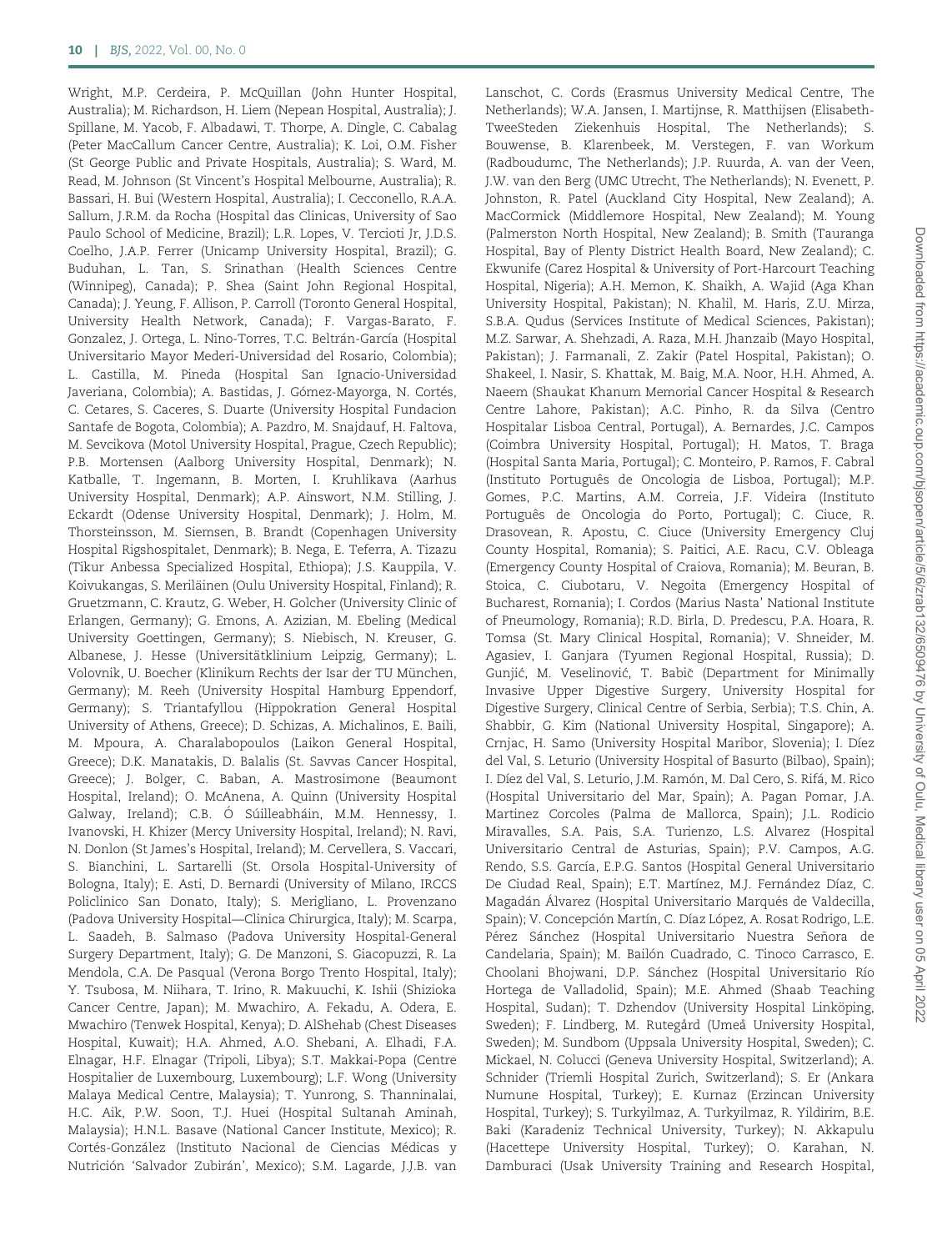<span id="page-10-0"></span>Turkey); R. Hardwick, P. Safranek, V. Sujendran, J. Bennett, Z. Afzal (Addenbrooke's Hospital, UK); M. Shrotri, B. Chan, K. Exarchou, T. Gilbert (Aintree University Hospital, UK); T. Amalesh, D. Mukherjee, S. Mukherjee, T.H. Wiggins (Barking Havering and Redbridge NHS Trust, UK); R. Kennedy, S. McCain, A. Harris, G. Dobson (Belfast City Hospital, UK); N. Davies, I. Wilson, D. Mayo, D. Bennett (Royal Bournemouth Hospital, UK); R. Young, P. Manby (Bradford Royal Infirmary, UK); N. Blencowe, M. Schiller, B. Byrne (University Hospitals Bristol NHS Foundation Trust, UK); D. Mitton, V. Wong, A. Elshaer, M. Cowen (Castle Hill Hospital, UK); V. Menon, L.C. Tan, E. McLaughlin, R. Koshy (University Hospital of Coventry, UK); C. Sharp (University Hospital Crosshouse, UK); H. Brewer, N. Das, M. Cox, W. Al Khyatt, D. Worku (Royal Derby Hospital, UK); R. Iqbal, L. Walls, R. McGregor (Edinburgh Royal Infirmary, UK); G. Fullarton, A. Macdonald, C. MacKay, C. Craig (Glasgow Royal Infirmary, UK); S. Dwerryhouse, S. Hornby, S. Jaunoo, M. Wadley (Gloucester Royal Hospital, UK); C. Baker, M. Saad, M. Kelly, A. Davies, F. Di Maggio (Guy's and St Thomas' Hospitals, UK); S. McKay, P. Mistry, R. Singhal, O. Tucker, S. Kapoulas, S. Powell-Brett (Heartlands Hospital, UK); P. Davis, G. Bromley, L. Watson (James Cook University Hospital, UK); R. Verma, J. Ward, V. Shetty, C. Ball, K. Pursnani (Lancashire Teaching Hospitals NHS Foundation Trust, UK); A. Sarela, H. Sue Ling, S. Mehta, J. Hayden, N. To (Leeds Teaching Hospitals NHS Trust, UK); T. Palser, D. Hunter, K. Supramaniam, Z. Butt, A. Ahmed (University Hospitals of Leicester NHS Trust, UK); S. Kumar, A. Chaudry, O. Moussa (Royal Marsden Hospital, UK); A. Kordzadeh, B. Lorenzi (Mid and South Essex NHS Foundation Trust, UK). M. Wilson, P. Patil, I. Noaman (Ninewells Hospital, UK); J. Willem (Norfolk and Norwich University Hospital); G. Bouras, R. Evans, M. Singh, H. Warrilow, A. Ahmad (University Hospital of North Midlands, UK); N. Tewari, F. Yanni, J. Couch, E. Theophilidou, J.J. Reilly, P. Singh (Nottingham University Hospital, UK); G. van Boxel, K. Akbari, D. Zanotti, B. Sgromo (Oxford University Hospitals, UK); G. Sanders, T. Wheatley, A. Ariyarathenam, A. Reece-Smith, L. Humphreys (Plymouth Hospitals NHS Trust, UK); C. Choh, N. Carter, B. Knight, P. Pucher (Queen Alexandra Hospital, UK); A. Athanasiou, I. Mohamed, B. Tan, M. Abdulrahman (Queen Elizabeth Hospital Birmingham, UK); J. Vickers, K. Akhtar, R. Chaparala, R. Brown, M.M.A. Alasmar (Salford Royal Foundation Trust, UK); R. Ackroyd, K. Patel, A. Tamhankar, A. Wyman (Sheffield Teaching Hospitals NHS Foundation Trust, UK); R. Walker, B. Grace (University Hospital Southampton NHS Foundation Trust, UK); N. Abbassi, N. Slim, L. Ioannidi (University College Hospital, UK); G. Blackshaw, T. Havard, X. Escofet, A. Powell (University Hospital of Wales, UK); A. Owera, F. Rashid, P. Jambulingam, J. Padickakudi (Watford General Hospital, UK); H. Ben-Younes, K. McCormack (University Hospital Wishaw, UK); I.A. Makey (Mayo Clinic in Florida, USA); M.K. Karush, C.W. Seder, M.J. Liptay, G. Chmielewski (Rush University Medical Centre, USA); E.L. Rosato, A.C. Berger, R. Zheng, E. Okolo (Thomas Jefferson University, USA); A. Singh, C.D. Scott, M.J. Weyant, J.D. Mitchell (University of Colorado Hospital, USA).

# Acknowledgements

The authors are grateful to the Birmingham Surgical Trials Consortium at the University of Birmingham for the use of their servers for secure online data collection.

Disclosure. The authors declare no conflict of interest.

# Supplementary material

[Supplementary material](https://academic.oup.com/bjsopen/article-lookup/doi/10.1093/bjsopen/zrab132#supplementary-data) is available at BJS Open online.

# References

- [1.](#page-0-0) Evans RPT, Kamarajah SK, Bundred JR, Siaw-Acheampong K, Nepogodiev D, Hodson J et al. Rates of anastomotic complications and their management following esophagectomy: results of the Oesophago-Gastric Anastomosis Audit (OGAA). Ann Surg 2021; DOI: 10.1097/SLA.0000000000004649 [Epub ahead of print].
- 2. Low DE, Kuppusamy MK, Alderson D, Cecconello I, Chang AC, Darling G et al. Benchmarking complications associated with esophagectomy. Ann Surg 2019;269:291–298.
- 3. van der Werf LR, Busweiler LAD, van Sandick JW, van Berge Henegouwen MI, Wijnhoven BPL; Dutch Upper GI Cancer Audit (DUCA) group. Reporting national outcomes after esophagectomy and gastrectomy according to the Esophageal Complications Consensus Group (ECCG). Ann Surg 2020;271:1095–1101.
- [4.](#page-6-0) Baron R, Sujendran V, Mayanard N. Should oesophagectomies be performed by trainees? - The experience from a single teaching centre under the supervision of one surgeon. Ann R Coll Surg Engl 2008;90:305–309.
- [5.](#page-5-0) Phillips AW, Dent B, Navidi M, Immanuel A, Griffin SM. Trainee involvement in Ivor Lewis esophagectomy does not negatively impact outcomes. Ann Surg 2018;267:94–98.
- 6. Handagala DMS, Addae-Boateng E, Beggs D, Duffy JP, Martin-Ucar AE. Early outcomes of surgery for oesophageal cancer in a thoracic regional unit. Can we maintain training without compromising results? Interact Cardiovasc Thorac Surg 2012;41:31–35.
- 7. Ishiyama K, Fujita T, Fujiwara H, Kurita D, Oguma J, Katai H et al. Does staged surgical training for minimally invasive esophagectomy have an impact on short-term outcomes? Surg Endosc 2021;35:6251–6258.
- [8.](#page-7-0) Cobb AN, Eguia E, Janjua H, Kuo PC. Put me in the game coach! Resident participation in high-risk surgery in the era of big data. J Surg Res 2018;232:308–317.
- [9.](#page-7-0) Khoushhal Z, Canner J, Schneider E, Stem M, Haut E, Mungo B et al. Influence of specialty training and trainee involvement on perioperative outcomes of esophagectomy. Ann Thorac Surg 2016;102:1829–1836.
- [10.](#page-0-0) Iannuzzi JC, Chandra A, Rickles AS, Kumar NG, Kelly KN, Gillespie DL et al. Resident involvement is associated with worse outcomes after major lower extremity amputation. J Vasc Surg 2013;58:827–831.e1.
- [11.](#page-0-0) Jolley J, Lomelin D, Simorov A, Tadaki C, Oleynikov D. Resident involvement in laparoscopic procedures does not worsen clinical outcomes but may increase operative times and length of hospital stay. Surg Endosc 2016;30:3783–3791.
- [12.](#page-0-0) Haskins IN, Kudsi J, Hayes K, Amdur RL, Lin PP, Vaziri K. The effect of resident involvement on bariatric surgical outcomes: an ACS-NSQIP analysis. J Surg Res 2018;223:224–229.
- [13.](#page-0-0) AUGIS. Surgeon and Trust Specific Outcome Data. [https://www.](https://www.augis.org/outcomes-data-2019/) [augis.org/Guidelines/NOGCA-Audit/Outcomes-Data-2020](https://www.augis.org/outcomes-data-2019/) (accessed 1 June 2021).
- [14.](#page-0-0) Bowdish ME, D'Agostino RS, Thourani VH, Desai N, Shahian DM, Fernandez FG. The Society of Thoracic Surgeons adult cardiac surgery database: 2020 update on outcomes and research. Ann Thorac Surg 2020;109:1646–1655.
- [15.](#page-0-0) Radford PD, Derbyshire LF, Shalhoub J, Fitzgerald JEF. Publication of surgeon specific outcome data: a review of